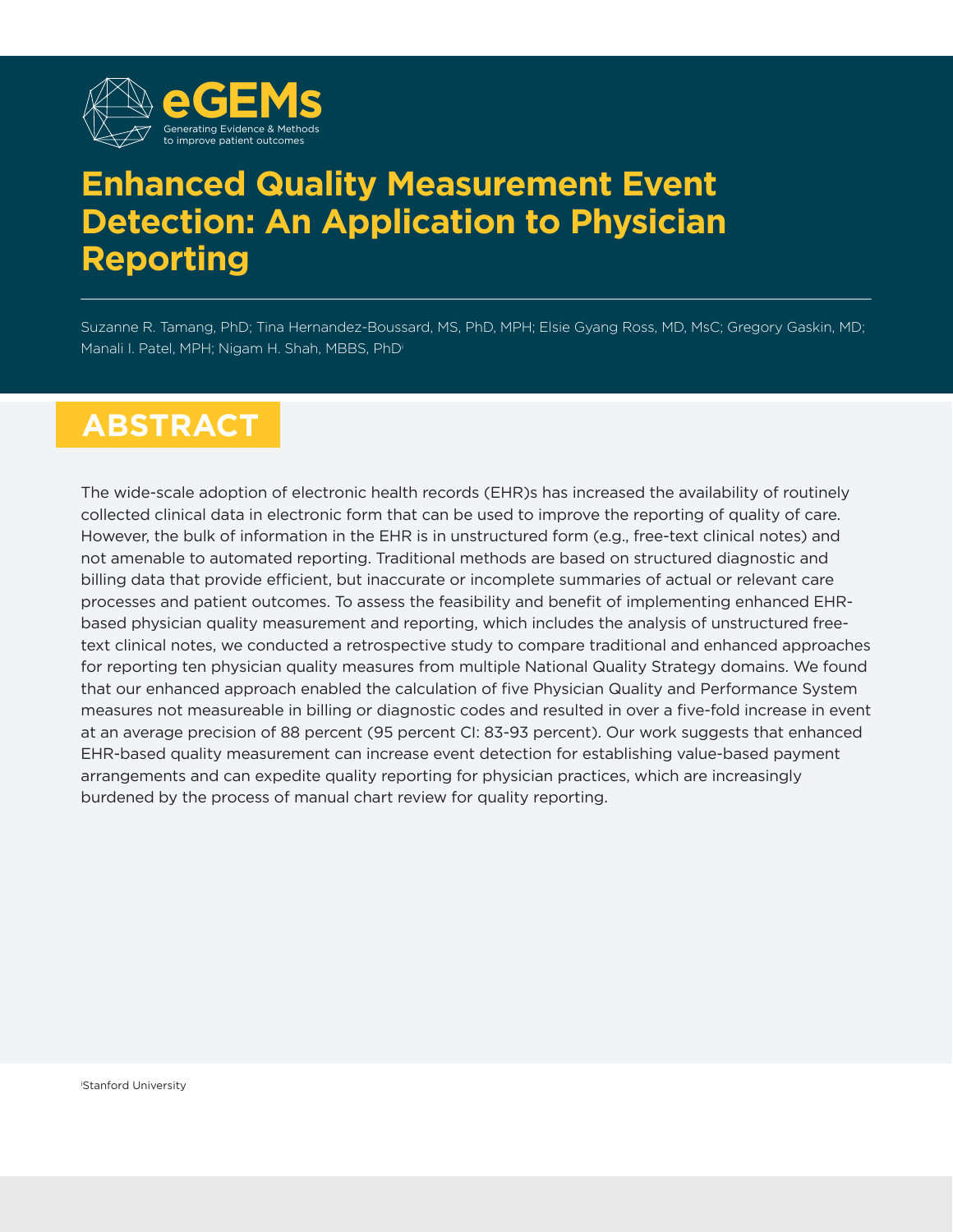# **Introduction**

About 30 percent, or 117 billion dollars, of Centers for Medicare and Medicaid Services (CMS) payments are now linked to quality of care delivery, with the goal of linking 90 percent payments to quality of care by 2020.<sup>1</sup> As a result, a new framework for rewarding health care providers for provision of high value care is needed in the United States. However, there have been substantial obstacles in establishing efficient and meaningful quality reporting systems and pay for performance programs, leading to increasing concerns from professional groups and health policy experts.<sup>2-22</sup>

One salient challenge for physician quality reporting systems is the significant gap between what is desirable to measure for establishing value-based payment arrangements, and what is feasible for practices to report about the quality of care they deliver.2,3,5,6,8,11,14-16,21,23-27 Although the wide-scale adoption of electronic health records (EHRs) has increased the availability of routinely collected structured (e.g., ICD diagnoses and CPT codes), and unstructured (e.g., free-text clinical notes) data that can be used to improve the reporting of quality of care, the bulk of information in the EHR is in unstructured and not amenable to automated reporting.

Traditional quality measurement and reporting methods consider only structured EHR data. The high degree of organization facilitates automated reporting, but structured data provide a limited representation of each patient's treatment across settings, their health outcomes, or why a clinical decision was made (e.g., a guideline was not followed because patients could not tolerate a high dose of medication).12,13,23,28,29 Unstructured EHR data, such as the free-text notes that a clinical team documents as part of a patient's care process, is the opposite and represents a rich and complex pool of

clinical information that does not conform to a prespecified format. Although traditional methods for performance and quality reporting miss a substantial amount of information that is "locked" in clinical text, to warrant their wide scale adoption for population health management and measurement, clinical text analysis tools must be able to efficiently analyze an institution's entire clinical text collection, easily adapt to new information extraction tasks, and demonstrate reliable performance across institutions and different EHR products.

Information extraction is the task of automatically extracting structured information from unstructured data sources. We developed and evaluated information extraction methods to assess the feasibility of and potential benefit of improving EHRbased measurement for the Physician Quality and Performance Reporting System (PQRS). The PQRS is a physician quality reporting program implemented by the Centers for Medicare and Medicaid Services (CMS), under the Tax Relief and Health Care Act of 2006.<sup>30</sup> In combination with the cost of care an eligible health professional delivers, the PQRS is used by Medicare as the basis for differential payments based on healthcare "value".<sup>7,18,30,31</sup>

We discuss our research findings in the context of value-based payment for physicians. To the best of our knowledge, our work is the first systematic comparison of enhanced EHR-based methods with traditional methods in the setting of a physician performance and quality measurement. Prior studies applying clinical text analysis for enhanced measurement largely reflect research on improving event detection for the patient safety domain, such as the adverse events measured by Agency for Healthcare Research and Quality (AHRQ)'s Patient Safety Indicators (PSIs) and other surgeryrelated complications.32-36 We sought to assess the feasibility and benefit of enhanced measurement, spanning multiple National Quality Strategy domains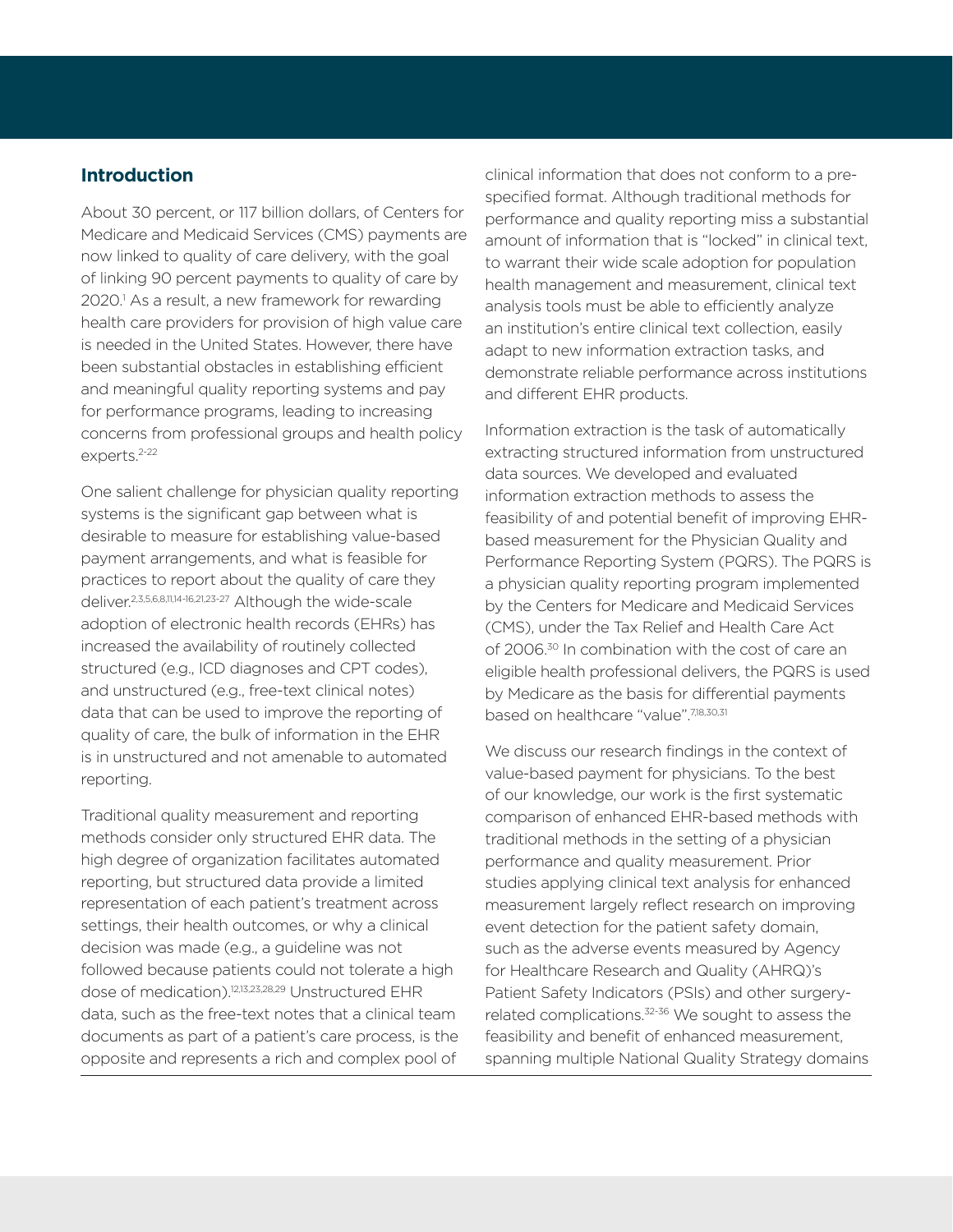

Generating Evidence & Methods clinical text analysis, CLEVER (from CLinical EVEnt and healthcare set<br>prior work in the u development of rule-based extractors.<sup>38,39</sup> (i.e., word embedding)<br>(i.e., context analyzing r)<br>development of rule-ba and healthcare settings. We also depart from prior work in the use of a hybrid framework for Recognizer).<sup>37</sup> CLEVER is an open source tool that incorporates statistical term expansion components (i.e., word embedding) and semantic components (i.e., context analyzing rules) to expedite the

# **Methods**

### Participants and Setting

Stanford Health Care (SHC) is an academic medical center located in Northern California. SHC provides inpatient and outpatient care for patients with high acuity disease with a recent focus on primary care. During the time of our analysis, SHC used the Epic (Epic Systems, Verona Wisconsin) EHR. Among the 646,973 patients that received care at SHC from 2008 through 2013, 178,794 senior patients, 4,213 dementia patients, 2,335 cataract surgery patients, and 7,414 ischemic stroke patients satisfied one or more of the ten PCPI denominator definitions. The SHC data for our study was provided by the STRIDE (Stanford Translational Research Integrated Database Environment), which contains deidentified data for over 2 million patients.40 We analyzed over 21 million notes in the Epic EHR, including Letters, Phone Encounter Logs, Goals of Care and more standard note types such as Progress Notes, Nursing Sign Out Notes, ED Notes and other types.

### Physician Measures

Our study included ten physician performance and quality of care measures developed and approved by the Physician Consortium for Performance Improvement (PCPI), convened by the American Medical Association (AMA). Along with their name, PCPI group, and quality domain, each of our ten study measures are categorized by PCPI approval and PQRS adoption status in Figure 1.

The measure technical specifications determined by PCPI standardize the collection of measures and are distributed, without modification, for claims and registry based reporting by CMS, private companies, and professional groups.<sup>41, 42</sup> Each measure's technical specification includes the Measure Description, Measure Components, Measure Importance and Measure Designation. The Measure Description provides a short description of the measure; for example, the Measure Description for PQRS Measure #48, Urinary Incontinence Assessment, is "Percentage of female patients aged 65 years and older who were assessed for the presence or absence of urinary incontinence within 12 months". The Measure Components refer to the *Denominator Statement* and the *Numerator Statement*. For example, the Measure Components for Measures #48, Urinary Incontinence Assessment, indicates the age, gender and CPT or HCPCS codes for identifying patients to include in the measure's denominator; also, the set of CPT codes for calculating the numerator. The Measure Importance describes the relevance of each measure, and the Measure Designation categorizes each measure by type and National Quality Strategy domain. We provide the Measure Description and the Numerator and Denominator Statements from the PCPI Measure Component section in our Appendix, Table A1.

Using PCPI technical specifications, we used only structured data to estimate patient eligible for the denominator of each study measure. Keeping the denominator's value fixed, we compared traditional structured and enhanced methods for estimating the numerator. We prioritized the choice of measures by identifying measures that we hypothesized would be under-coded in structured EHR fields. For example, a measurement approach that used structured data for the calculation of Measure #47, Advance Care Plan, could identify events relevant to the numerator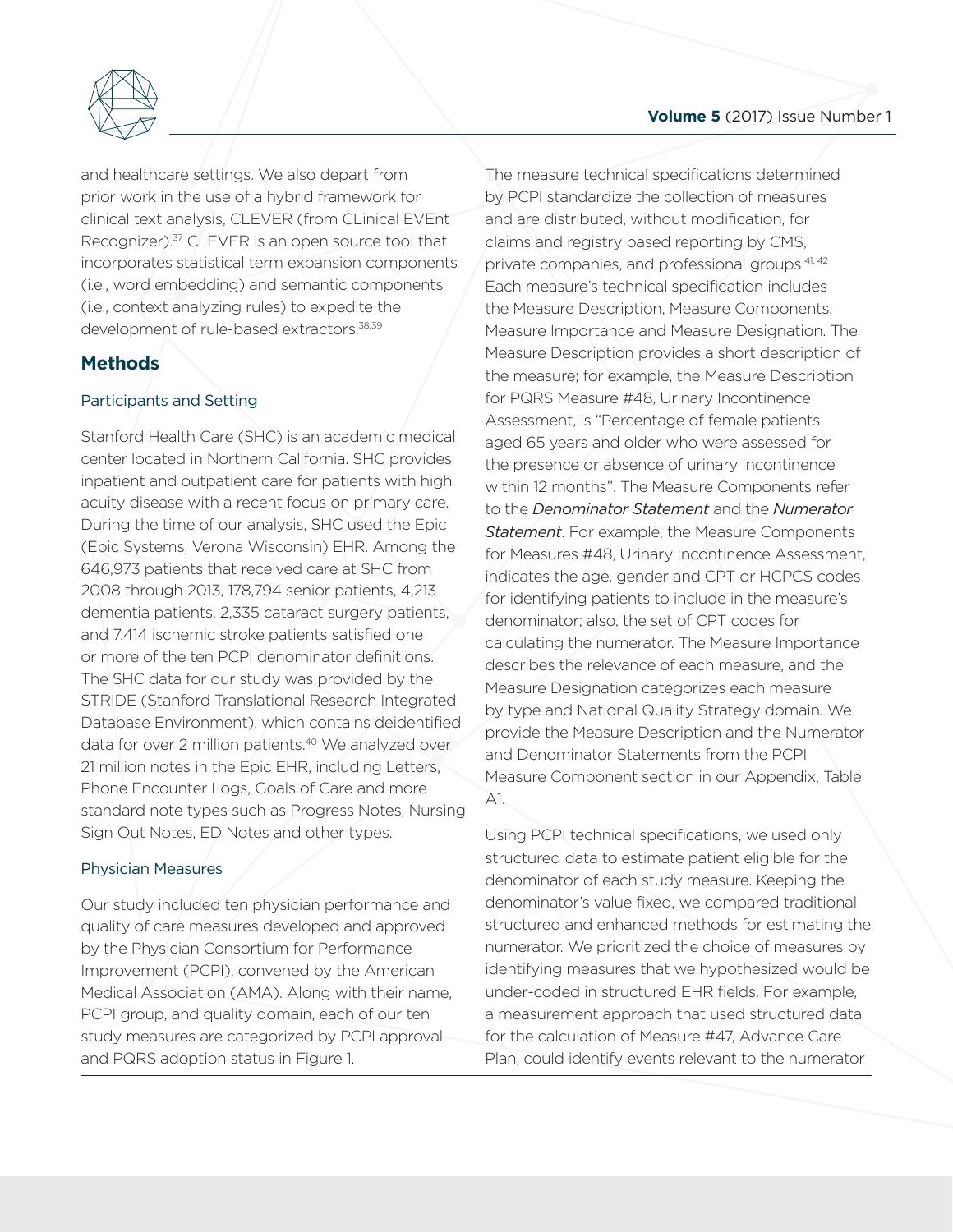Figure 1. Physician Quality Measures by TITLE, National Quality Strategy Domain, Measure Type and PCPI Approval Status



by detecting a specific CPT code, but most providers are unaware of them and many relevant discussions between patients and physicians, and advance care plans, are still documented in only free-text.

After recognizing that some measure numerators cannot be represented by the PQRS core coding systems (e.g., ICD, CPT, HCPCS), we also included measures that required disease recognition at a level of specificity that current coding systems do not support. For example, PQRS Measure #280, Staging of Dementia, is defined by the percent of Dementia patients that were staged as mild, moderate, or severe. The ICD allows for more granular dementia diagnoses such as presenile, senile, vascular, and drug induced, but cannot capture information on

whether a patient's dementia is mild, moderate, or severe. Similarly, the PQRS core coding systems cannot be used to report Measure #191, "the percentage of patients aged 18 years and older with a diagnosis of uncomplicated cataract who had cataract surgery and no significant ocular conditions impacting the visual outcome of surgery and had best-corrected visual acuity of 20/40 or better (distance or near) achieved within 90 days following the cataract surgery patient reported 20/40 or greater vision within 90 days of cataract surgery". Although International Classification of Diseases Version 10 Clinical Modification (ICD10-CM) allows for the indication of laterality, it has no code that can be used to indicate a patient with 20/40 or better vision.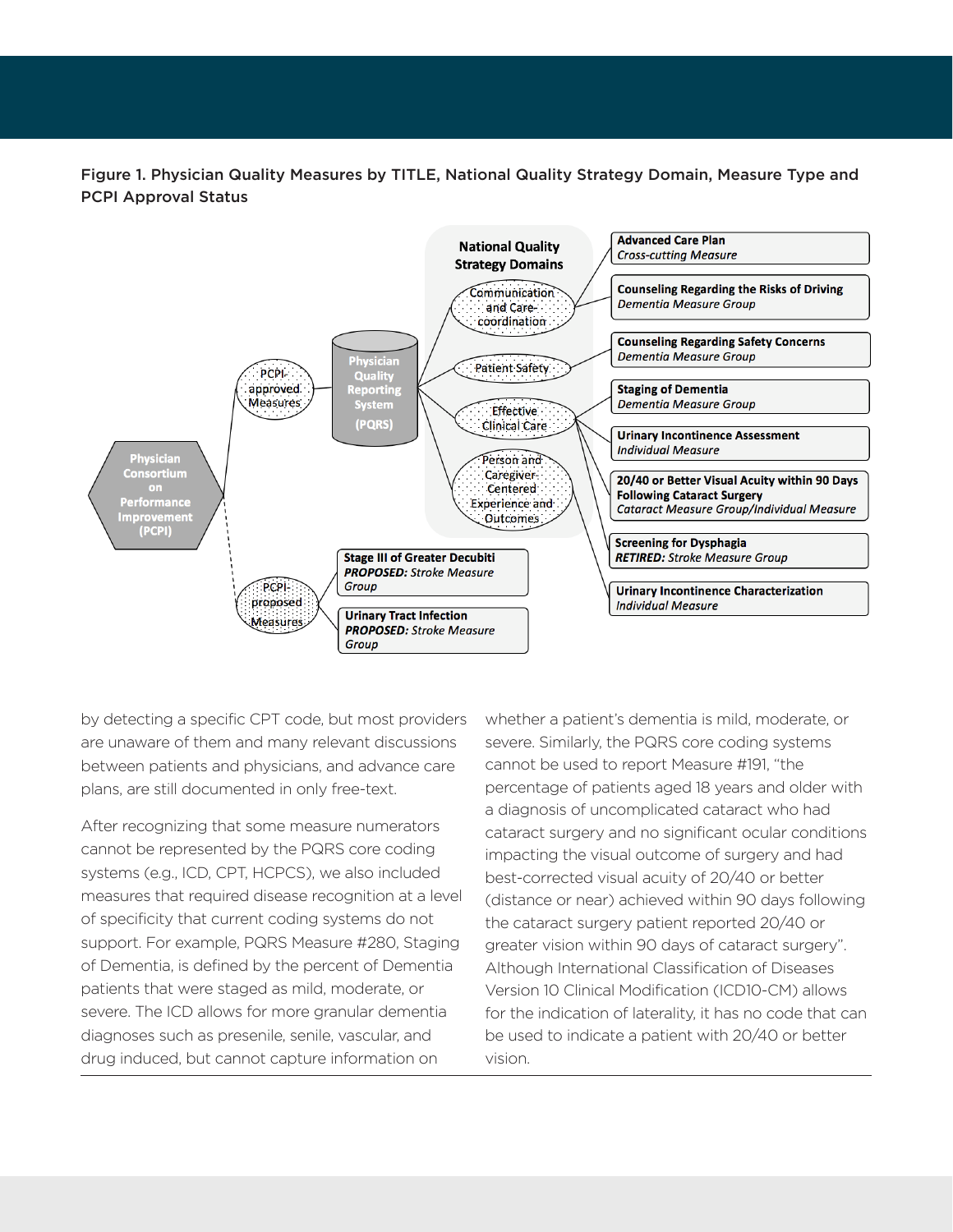

# **Clinical Inform: Clinical Information Extraction**

Qur approach to t Our approach to the detection of events "locked" in of our system's pipeline, based on a set of *n* patients, where  $p_i$  is the *i*th patient and  $1 \le i \le n$  ,*m* candidate *CLEVER.* **Our clinical in<br>consisted of four steps.<br>of our system's pipeline** clinical text was to employ an efficient and flexible framework for building custom extractors, called *CLEVER*. Our clinical information extraction system consisted of four steps. Figure 2 shows an overview events, where *cid<sup>j</sup>* is the *j*th candidate event and 1≤*j*≤*m* and a measurement observation window, *t*, of one year, *t*= 365.

> Step One of our information extraction pipeline was *Terminology Construction*. This step involved identifying the target concepts associated with the documentation of each measure in clinical text. Then, after using the UMLS and the SPECIALIST Lexicon to identify a set of high-quality biomedical "seed" terms

for our target concepts, we used statistical term expansion techniques to identify new clinical terms that shared the same contexts.<sup>43-45</sup>

Step Two, *Pre-Processing*, used our terminology to tag the target terms for our measure-specific target concepts and a general set of clinical concept modifiers included in CLEVER. For each target term tagged in clinical text, CLEVER extracted a range of high and low-level features such as the term's target class, the surrounding context, or "snippet", entailing the target term, the note section, creation time and type (e.g., outpatient progress note), and the patient's ID. After the features were populated into CLEVER's *intermediate event schema*, we executed CLEVER's rule-based labeling algorithm and added a column to the intermediate event schema, indicating a positive or non-positive label for each candidate event.

# Figure 2. Overview of the Clinical Information Extraction Pipeline for Enhanced EHR-based Reporting



\* We do not use a distinct concept extraction step this work, but files for the purpose are produced by CLEVER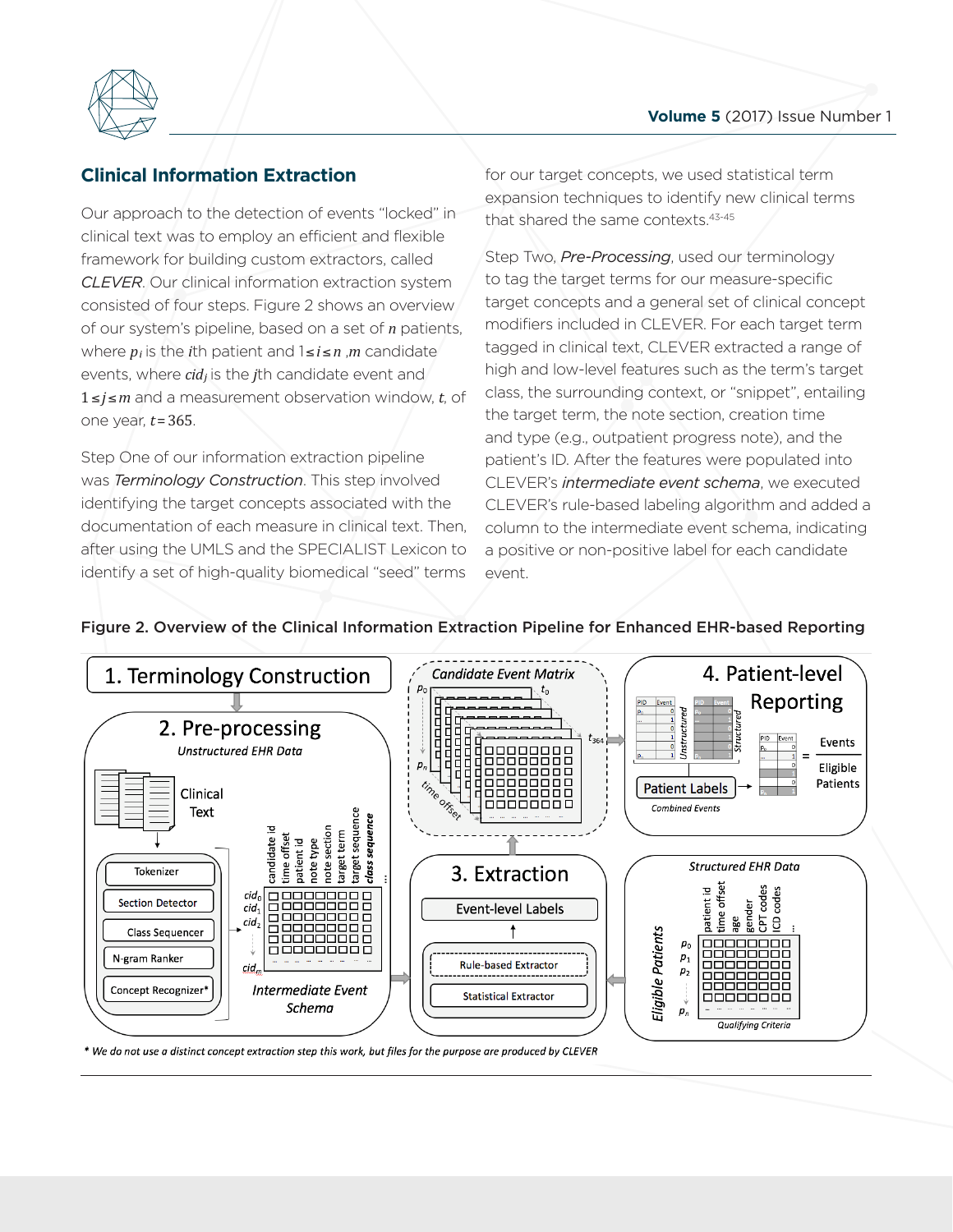In Step Three, *Extraction*, we used structured EHR data to estimate each measure's Denominator and Numerator Statements. By matching on patient ID and year, we merged data from our structured EHR data sources with CLEVER's intermediate event schema to create a *candidate event matrix*. We used note creation time to approximate the time of positive events extracted from clinical text, or in the case of events documented in structured data, visit time. Then, based on the approximated event time, all patients in the measures denominator were indexed from *t₁*, the date of their initial qualifying visit, through *t max*, where "max" was the length of the measurement period indicated by each measure's PCPI technical specification. In the final step, *Patient-Level Reporting*, we queried the candidate event matrix to calculate the value of each measure's numerator and denominator, reporting the final measurement rate. CLEVER and the terminologies used for our experiments are publically available and distributed as open source software under the MIT license. Additional details on our information extraction pipeline illustrated in Figure 2 are provided in our Appendix.

### **Evaluation**

The main study outcomes we report are the measurement rates for traditional and enhanced EHR-based quality measurement, and the precision, or PPV, of enhanced event detection from clinical text.

We evaluated the precision of our enhanced quality measurement method, using patients that qualified for the Numerator Component, based on only unstructured EHR data. For each study measure, we randomly selected 100 patients that were potentially missed by traditional measurement methods, for review by clinical experts. If the reviewer felt enough evidence was present in a patient's record to support the inclusion of the patient in the numerator, the

clinical experts were instructed to indicate *true*. For instances where there was a contraindication or insufficient evidence, they were instructed to indicate *false*. To facilitate their case review, we included information from CLEVERs intermediate event schema – e.g., the snippets for target terms, the note type the target term appeared, the note's ID (NID), the time of the note, and the patient's ID. An example of four events that were selected for evaluation and ground truth (GT) labels that were assigned by clinical experts appear in Table 1.

# **Results**

For our ten PQRS measures, we extracted seven measures from unstructured EHR data -- i.e., clinical text, -- with 80 percent or higher precision. For the seven measures enhanced measurement extracted with good performance, Table 2 shows the number of patients with clinical events that qualified for inclusion in each measure's numerator in the "Patient Events" column. The number of patients in the denominator appears under "Eligible Patients." On the left side of the "Patient Events" column, under "Structured Events," are the total number of patients in the numerator identified with traditional measurement. Under "Unstructured Events" is the number of additional patients identified with enhanced measurement methods. We also show the precision of enhanced measurement for the Numerator Component, and in the last two columns of Table 2, we compare traditional and enhanced measurement rates, based on six years of annual reporting (2008 though 2013).

For the seven PQRS measures in Table 2, a total of 384,503 patients contributed to measure denominators, from 2008 to 2013. Among all patients eligible for PQRS reporting, traditional claims-based reporting methods identified 1,580 patients for inclusion in measure numerators. We found that our enhanced quality measurement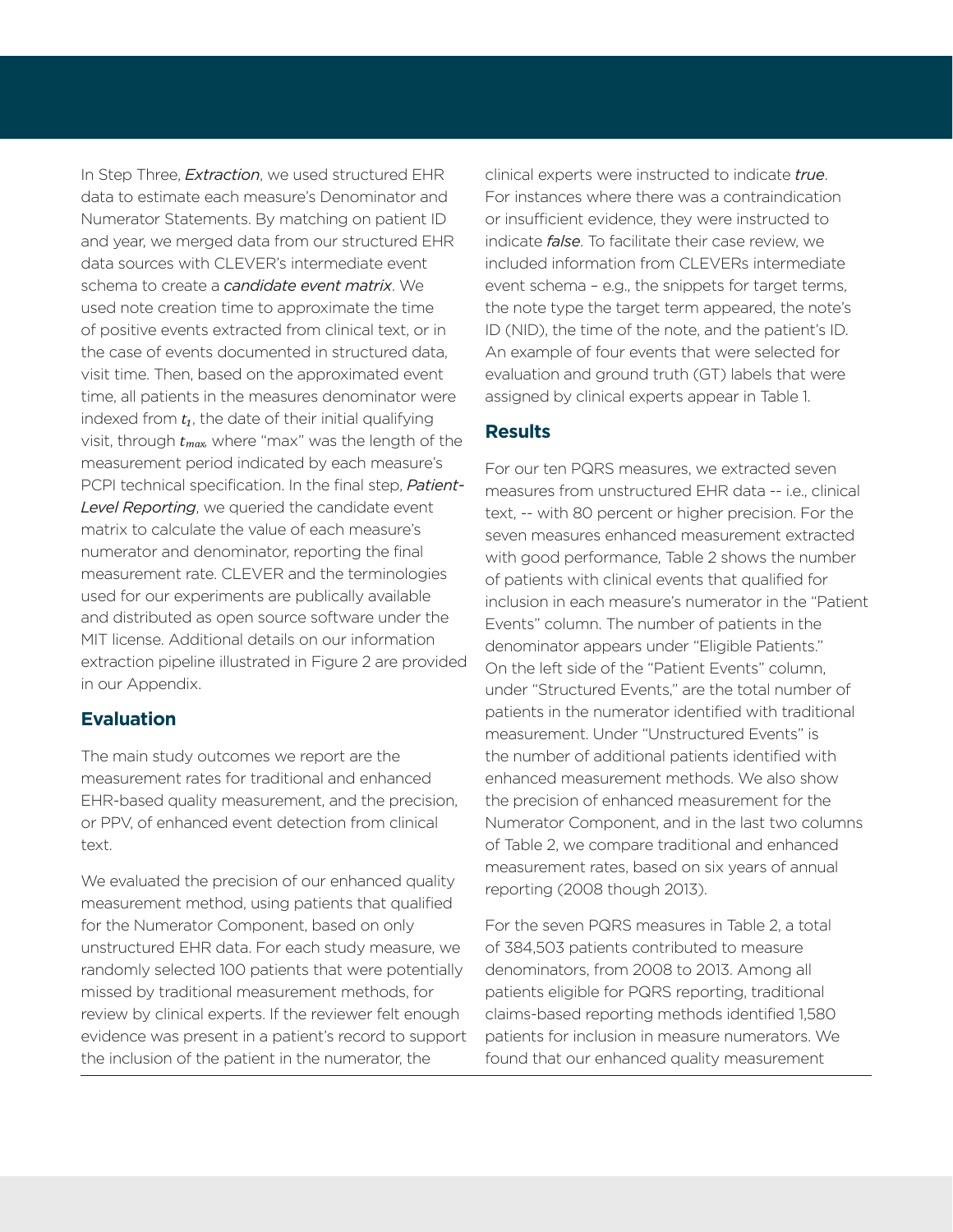

# Table 1. Evaluatio<br>**Edgement** Table 1. Evaluation Examples

| <b>GT</b>      | <b>SNIPPET</b>                                                                                                                                                                                                                                                                          | <b>NTYPE</b>                                        | <b>PID</b> | <b>NID</b> | <b>TIME</b> |
|----------------|-----------------------------------------------------------------------------------------------------------------------------------------------------------------------------------------------------------------------------------------------------------------------------------------|-----------------------------------------------------|------------|------------|-------------|
|                | <b>MEASURE #47 ADVANCE CARE PLAN</b>                                                                                                                                                                                                                                                    |                                                     |            |            |             |
| Τ              | Transition to comfort care HPI XX yo F from<br>SNF Sent to ED for increased WOB. Per<br>daughter and granddaughter (DPOA) pt<br>would not want anything done (including<br>fluids antibiotics meds) and would like to be<br>allowed to pass peacefully.                                 | History and<br>Physical                             | 4325       | 346        | <b>XXX</b>  |
| T.             | Discussed goals of care with pt and her<br>husband. Pt brought in her advance directive<br>which names her husband [name ommited]<br>as her surrogate decision maker. However, she<br>has not documented her wishes with regards<br>to life prolonging measures.                        | History and<br>Physical                             | 6341       | 645        | <b>XXX</b>  |
| <b>SURGERY</b> | MEASURE #191: 20/40 OR BETTER VISUAL ACUITY WITHIN 90 DAYS FOLLOWING CATARACT                                                                                                                                                                                                           |                                                     |            |            |             |
| $\top$         | The patient is also alert and oriented to                                                                                                                                                                                                                                               | Letter                                              | 3455       | 166        | <b>XXX</b>  |
|                | person place and time. Distance Visual Acuity<br>Right Eye Without correction With correction<br>20/40 -1 With Pin-Hole Autorefraction x Left<br>Eye Without correction With correction 20/25<br>-1 With Pin-Hole Autorefraction x 3                                                    |                                                     |            |            |             |
| F              | Distance Visual Acuity Right Eye Without<br>correction CF at 3' With correction With Pin-<br>Hole NI Autorefraction x Left Eye Without<br>correction 20/80 With correction With Pin-<br>Hole Autorefraction x 3 Intraocular Pressure                                                    | Progress<br>Note,<br>Outpatient                     | 4425       | 169        | <b>XXX</b>  |
|                | Notes: For PQRS Measure #47, Advance Care Plan and Measure #191, 20/40 or Better Visual Acquity within 90 Days following Cateract Surgery<br>shown by expert asigned ground truth label (GT), snippet, candidate event ID (CID), patient ID (PID), note ID (NID) and note type (NTYPE). |                                                     |            |            |             |
|                |                                                                                                                                                                                                                                                                                         |                                                     |            |            |             |
|                | approach identified an additional 13,914 patients                                                                                                                                                                                                                                       | For the two study measures that traditional method  |            |            |             |
|                | missed by traditional methods with an average                                                                                                                                                                                                                                           | detected from ICD codes - Measure #48 Urinary       |            |            |             |
|                | precision of 88 percent (95 percent Cl: 83-93                                                                                                                                                                                                                                           | Incontinence Assessment and Measure #49 Urinary     |            |            |             |
|                | percent). These additional events improved the                                                                                                                                                                                                                                          | Incontinence Characterization-enhanced quality      |            |            |             |
|                | assessment of PQRS measures spanning four                                                                                                                                                                                                                                               | measurement methods resulted in approximately       |            |            |             |
|                | different National Quality Strategy domains - i.e.,                                                                                                                                                                                                                                     | an eight to and four-fold increase in the number of |            |            |             |
|                | Care-Coordination, Patient Safety, Effective Clinical                                                                                                                                                                                                                                   | patients that satisfied the Numerator Statement of  |            |            |             |
|                | Care, and Person and Caregiver Experience and                                                                                                                                                                                                                                           | each measure, respectively. In addition, based on a |            |            |             |

*Outcomes*.

traditional quality measurement approach, five PQRS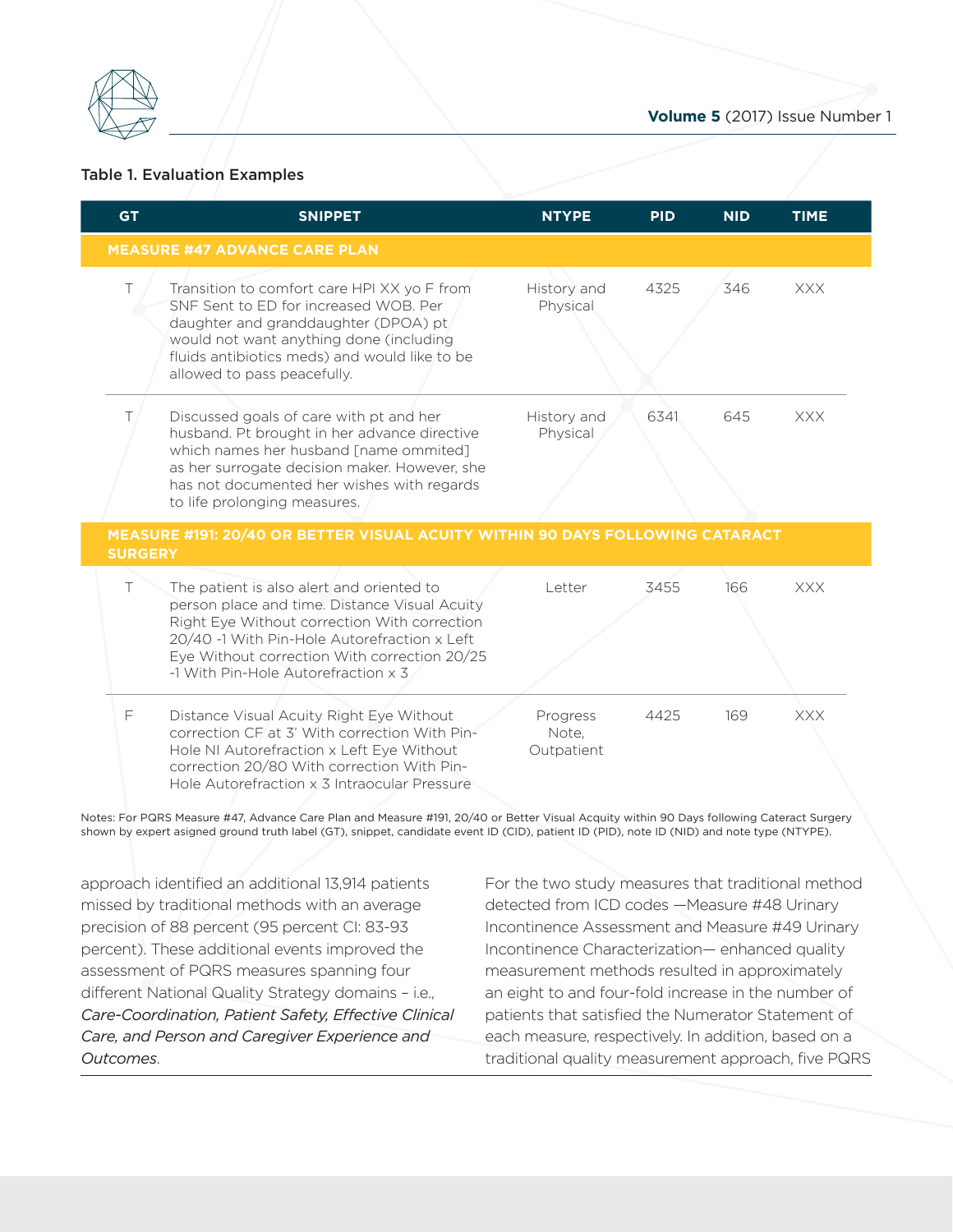# Table 2. Total Patient Events, Text-Based Extraction Precision and MULTI-YEAR Measurement RATES FOR PQRS MEASURES Using Traditional and Enhanced Quality Reporting

| <b>PQRS</b>                                                                                                        | <b>PATIENT EVENTS</b>              |                                      | <b>PRECISION</b><br>(PPV)              | <b>ELIGIBLE</b><br><b>PATIENTS:</b> | <b>TRADITIONAL</b><br><b>RATE (%):</b><br><b>TRADITIONAL</b>      | <b>ENHANCED</b><br><b>RATE (%):</b><br><b>ENHANCED</b><br><b>NUMERATOR</b>    |  |
|--------------------------------------------------------------------------------------------------------------------|------------------------------------|--------------------------------------|----------------------------------------|-------------------------------------|-------------------------------------------------------------------|-------------------------------------------------------------------------------|--|
| <b>MEASURE</b>                                                                                                     | <b>STRUCTURED</b><br><b>EVENTS</b> | <b>UNSTRUCTURED</b><br><b>EVENTS</b> | <b>TEXT-BASED</b><br><b>EXTRACTION</b> | <b>DENOMINATOR</b>                  | <b>NUMERATOR</b><br>(STRUCTURED<br>EVENTS)/<br><b>DENOMINATOR</b> | <b>(STRUCTURED EVENTS</b><br>+ UNSTRUCTURED<br>EVENTS)/<br><b>DENOMINATOR</b> |  |
| Measure #47<br>(NQF 0326):<br>Advanced Care<br>Plan                                                                | $\circ$                            | 2412                                 | 0.92                                   | 181734                              | 0.00                                                              | 1.33                                                                          |  |
| Measure<br>#48: Urinary<br>Incontinence<br>Assessment<br>of Presence or<br>Absence                                 | 1002                               | 7999                                 | 0.91                                   | 178794                              | 0.56                                                              | 5.03                                                                          |  |
| Measure<br>#49: Urinary<br>Incontinence<br>Characterization                                                        | 578                                | 2320                                 | 0.98                                   | 9001                                | 6.42                                                              | 32.20                                                                         |  |
| Measure #191<br>(NQF 0565):<br>20/40 or Better<br>Visual Acuity<br>within 90 Days<br>Following<br>Cataract Surgery | $\circ$                            | 423                                  | 0.76                                   | 2335                                | 0.00                                                              | 18.12                                                                         |  |
| Measure #280:<br>Staging of<br>Dementia                                                                            | $\circ$                            | 574                                  | 0.89                                   | 4213                                | 0.00                                                              | 13.62                                                                         |  |
| Measure #286:<br>Counseling<br>Regarding<br>Safety Concern                                                         | $\circ$                            | 144                                  | 0.82                                   | 4213                                | 0.00                                                              | 3.42                                                                          |  |
| Measure #287:<br>Counseling<br>Regarding Risks<br>of Driving                                                       | $\circ$                            | 42                                   | 0.92                                   | 4213                                | 0.00                                                              | 1.00                                                                          |  |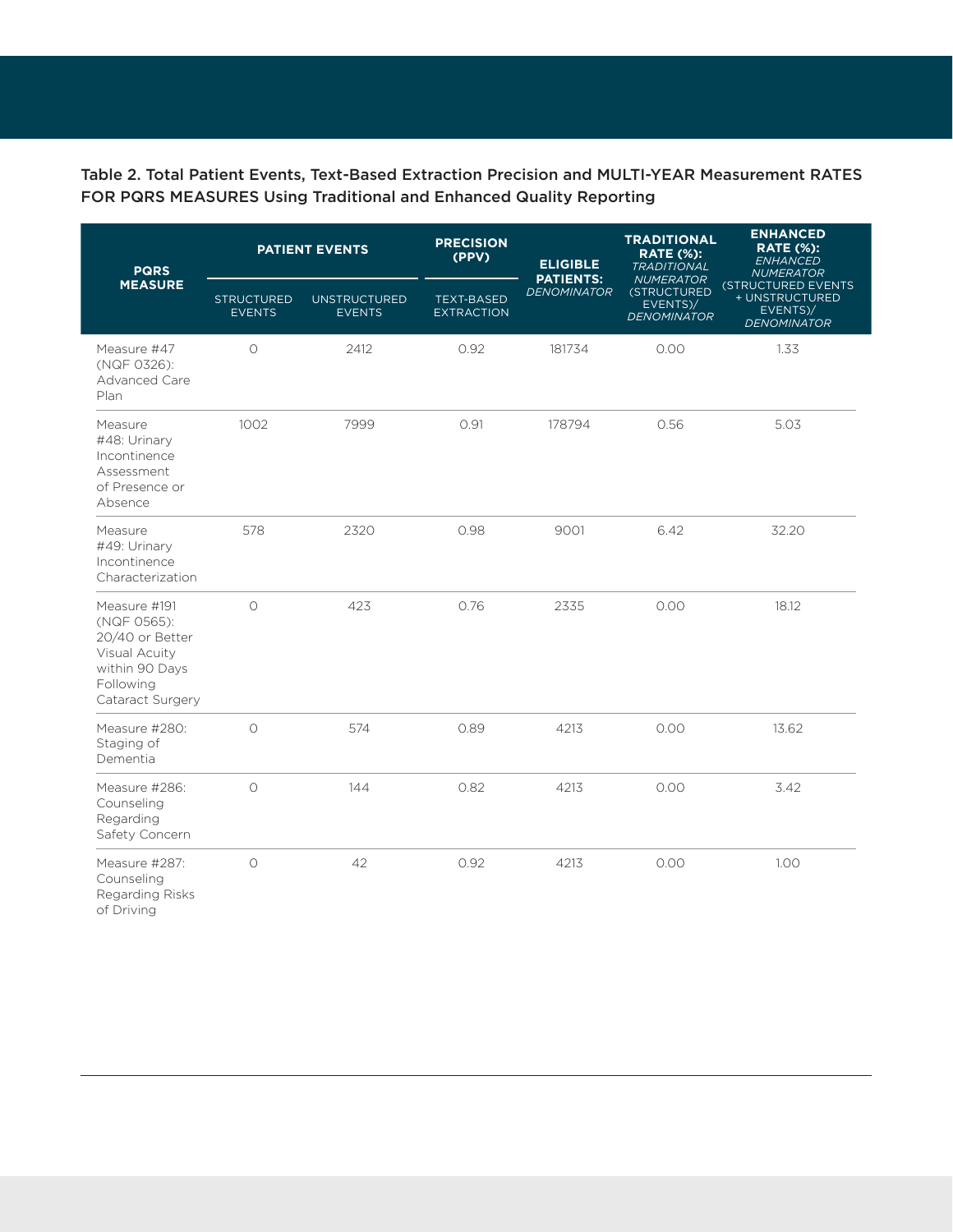

Generating Evidence & Methods approach enabled PQRS measurement and measures reportec<br>As shown in Table of Better Visual Acuity within 90 days Following Cataract Surgery (423). Concern (144), Counsel<br>Driving (42), Advanced<br>of Better Visual Acuity measures reported zero patients in their numerator. As shown in Table 2, our enhanced measurement reporting for the following PQRS measures: Staging of Dementia (574), Counseling Regarding Safety Concern (144), Counseling Regarding Risks of Driving (42), Advanced Care Plan (2,412) and 20/40

> To examine annual reporting trends, based on our enhanced measurement method, Table 3 show shows annual reporting rates. Similar to Table 2, the numerator and denominator of each measure appear in the "Patient Events" and "Eligible Patients" columns, respectively. To quantify the change in physician performance between consecutive reporting year, and beginning with 2009, the column "Annual Improvement" reflects the relative difference in the annual measurement rate between consecutive years. For example, Measure #280, Staging of Dementia, showed an almost 1.61 percent improvement in performance between 2010 and 2011.This measure continued to improve by another 1.67 percent between 2011 and 2012. None of our physician performance and quality measures consistently increased over the six-year period and overall; we observed incremental improvements in the PQRS study measures over the six-year period and no dramatic decreases in reporting rates between consecutive years.

# **Discussion**

Quality measurement and reporting is evolving to accommodate a more comprehensive definition of quality in healthcare delivery. However, the gap between what is desirable to measure and what is possible for providers to report on the quality of care they deliver is significant. Given the critical role quality reporting systems have in the success of value-based reform, our work suggests that

fundamental changes in EHR-based data analysis and automated reporting software are required to support value-based care.

Other studies of enhanced EHRs, although using somewhat different methodologies, have shown that unstructured EHR data provides a wealth of rich information that can be used for quality reporting. A key innovation of our work is the application of clinical text analysis to physician performance and quality reporting. We found that enhanced quality measurement and reporting systems have the potential to improve physician quality reporting systems in several important ways. First, in conjunction with information on the cost of care they deliver, the ability to increase event detection across multiple National Quality Strategy domains provides more accurate and comprehensive information for establishing value-based spending arrangements. Whereas other studies focus on the detection of patient safety, we demonstrate the ability of enhanced measurement to extract 13,914 *additional* events that were missed by traditional methods, spanning four different National Quality Strategy domains: Care-coordination, Patient Safety, Effective Clinical Care and Person and Caregiver Experience and Outcomes.

Second, we found that enhanced quality reporting methods can enable physician practices to calculate quality measures which are associated with overall patient care, including coordination of care and patient satisfaction. Although the role of the individual in healthcare is changing from that of a passive patient to active consumer with increased financial responsibility for their healthcare costs, current quality reporting systems overwhelmingly focus on process measures that capture medical aspects of a patient's care (e.g., cancer screening according to guidelines, or the administration of prophylaxis before surgery). To provide patients with meaningful information to compare costs and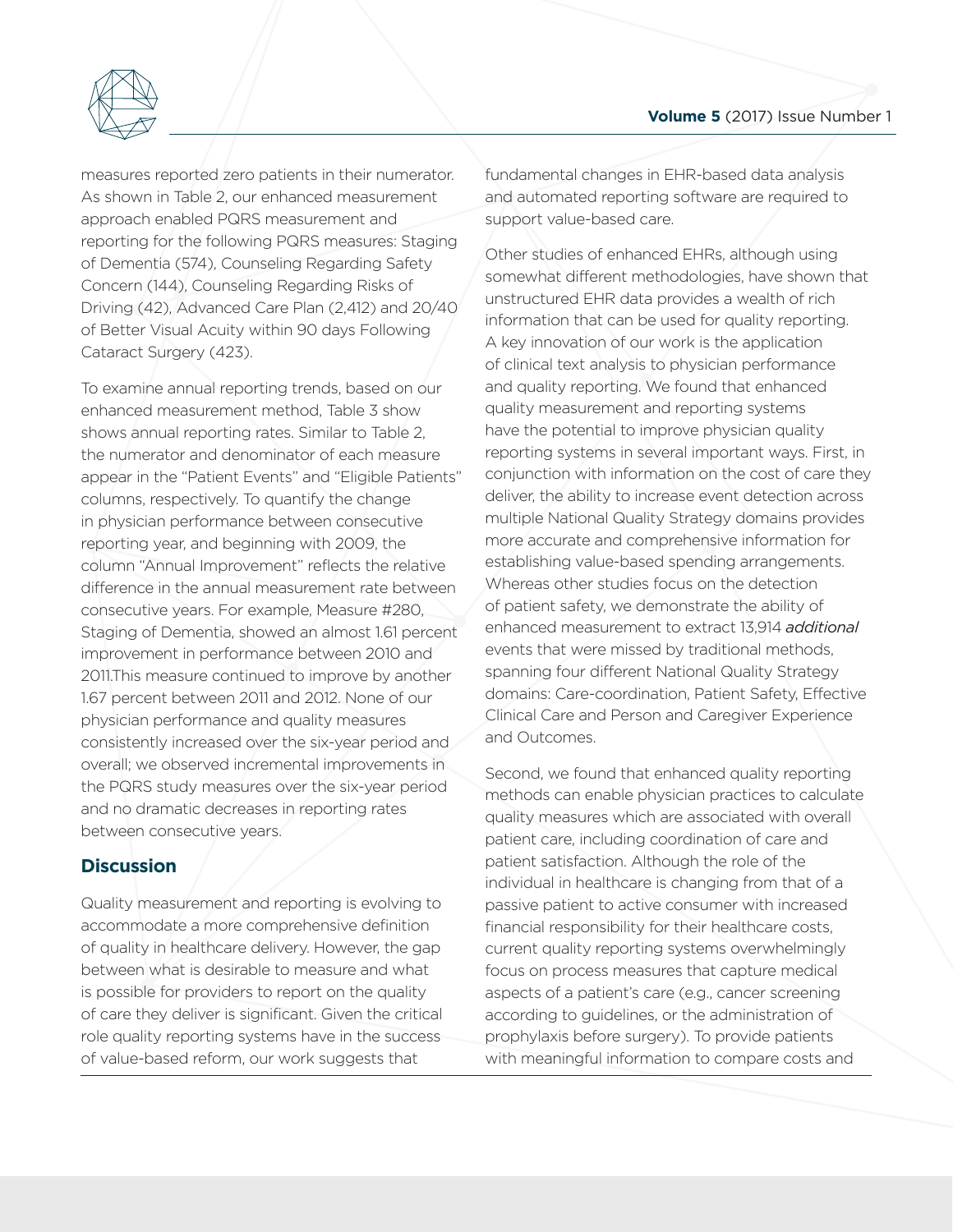| <b>PQRS</b><br><b>MEASURE</b>          | <b>MEASUREMENT</b><br><b>YEAR</b> | <b>STRUCTURED AND</b><br><b>UNSTRUCTURED</b><br><b>EVENTS:</b><br>ENHANCED NUMERATOR | <b>ELIGIBLE</b><br><b>PATIENTS:</b><br><b>DENOMINATOR</b> | <b>ENHANCED</b><br><b>MEASUREMENT</b><br>RATE (%) | <b>ANNUAL</b><br><b>IMPROVEMENT</b><br>$(\%)$ |
|----------------------------------------|-----------------------------------|--------------------------------------------------------------------------------------|-----------------------------------------------------------|---------------------------------------------------|-----------------------------------------------|
| Measure #40:                           | 2008                              | 148                                                                                  | 22146                                                     | 0.67                                              |                                               |
| Advanced Care<br>Plan NQF(0326)        | 2009                              | 250                                                                                  | 26297                                                     | 0.95                                              | 0.28                                          |
|                                        | 2010                              | 380                                                                                  | 31836                                                     | 1.19                                              | 0.24                                          |
|                                        | 2011                              | 519                                                                                  | 34986                                                     | 1.48                                              | 0.29                                          |
|                                        | 2012                              | 695                                                                                  | 40684                                                     | 1.71                                              | 0.23                                          |
|                                        | 2013                              | 420                                                                                  | 25785                                                     | 1.63                                              | $-0.08$                                       |
| Measure                                | 2008                              | 980                                                                                  | 23508                                                     | 4.17                                              | $\overline{\phantom{m}}$                      |
| #48: Urinary<br>Incontinence           | 2009                              | 1331                                                                                 | 27516                                                     | 4.84                                              | 0.67                                          |
| Assessment                             | 2010                              | 1578                                                                                 | 30305                                                     | 5.21                                              | 0.37                                          |
|                                        | 2011                              | 1777                                                                                 | 33443                                                     | 5.31<br>O.1O                                      |                                               |
|                                        | 2012                              | 1972                                                                                 | 39018                                                     | 5.05                                              | $-0.26$                                       |
|                                        | 2013                              | 1363                                                                                 | 25004                                                     | 5.45                                              | 0.40                                          |
| Measure                                | 2008                              | 316                                                                                  | 23508                                                     | 1.34                                              |                                               |
| #50: Urinary<br>Incontinence           | 2009                              | 452                                                                                  | 27516                                                     | 1.64                                              | 0.30                                          |
| Characterization                       | 2010                              | 524                                                                                  | 30305                                                     | 1.73                                              | 0.09                                          |
|                                        | 2011                              | 578                                                                                  | 33443                                                     | 1.73                                              | 0.00                                          |
|                                        | 2012                              | 601                                                                                  | 39018                                                     | 1.54                                              | $-0.19$                                       |
|                                        | 2013                              | 427                                                                                  | 25004                                                     | 1.71                                              | O.17                                          |
| Measure #191:                          | 2008                              | 25                                                                                   | 384                                                       | 6.51                                              | $\overline{\phantom{0}}$                      |
| Cataracts - 20/40<br>or Better Visual  | 2009                              | 38                                                                                   | 379                                                       | 10.03                                             | 3.52                                          |
| Acuity within 90<br>Days Following     | 2010                              | 96                                                                                   | 482                                                       | 19.92                                             | 9.89                                          |
| Cataract Surgery                       | 2011                              | 88                                                                                   | 393                                                       | 22.39                                             | 2.47                                          |
| (NQF 0565)                             | 2012                              | 100                                                                                  | 460                                                       | 21.74                                             | $-0.65$                                       |
|                                        | 2013                              | 76                                                                                   | 237                                                       | 32.07                                             | 10.33                                         |
| Measure #280:                          | 2008                              | 59                                                                                   | 473                                                       | 12.47                                             |                                               |
| Dementia Measure<br>Group - Staging of | 2009                              | 74                                                                                   | 576                                                       | 12.85                                             | 0.38                                          |
| Dementia                               | 2010                              | 95                                                                                   | 792                                                       | 11.99                                             | $-0.86$                                       |
|                                        | 2011                              | 117                                                                                  | 860                                                       | 13.60                                             | 1.61                                          |
|                                        | 2012                              | 155                                                                                  | 1015                                                      | 15.27                                             | 1.67                                          |
|                                        | 2013                              | 74                                                                                   | 497                                                       | 14.89                                             | $-0.38$                                       |

#### Table 3. PQRS Measurement Rates by Year as Measured by Enhanced Quality Measurement Reporting

Notes: Measure, reporting year, the number of patient events (measure's numerator), eligible patients (measure's denominator), enhanced measurement rate (unstructured and structured data sources), and the Annual rate of change from the prior year Are indicated in each column. Years that show a decrease in the institutional annual perfromance of a quality measure appear in italics.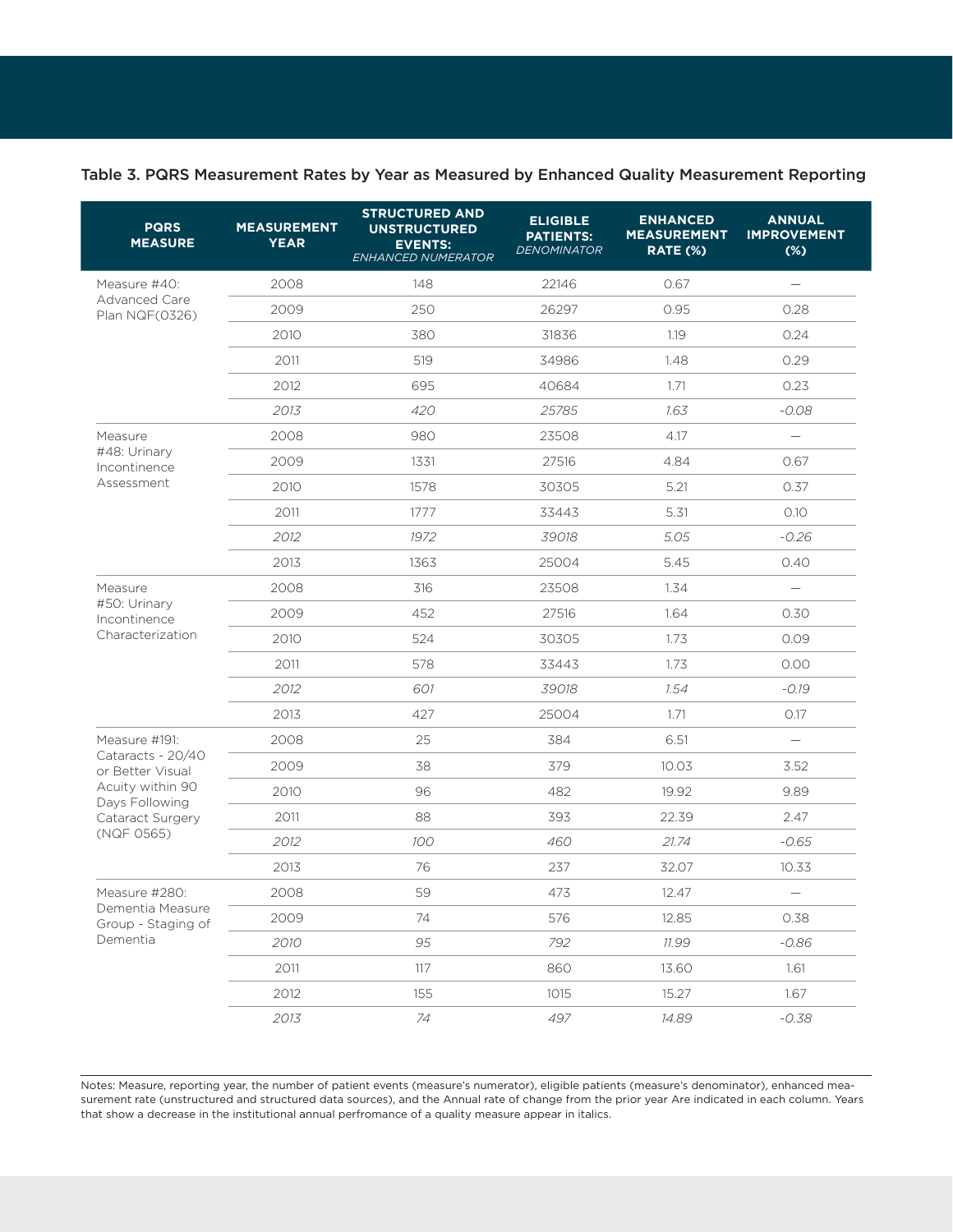

| <b>PQRS</b><br><b>MEASURE</b> | <b>MEASUREMENT</b><br><b>YEAR</b> | <b>STRUCTURED AND</b><br><b>UNSTRUCTURED</b><br><b>EVENTS:</b><br><b>ENHANCED NUMERATOR</b> | <b>ELIGIBLE</b><br><b>PATIENTS:</b><br><b>DENOMINATOR</b> | <b>ENHANCED</b><br><b>MEASUREMENT</b><br><b>RATE (%)</b> | <b>ANNUAL</b><br><b>IMPROVEMENT</b><br>$(\%)$ |
|-------------------------------|-----------------------------------|---------------------------------------------------------------------------------------------|-----------------------------------------------------------|----------------------------------------------------------|-----------------------------------------------|
| Measure #286:                 | 2008                              | $\overline{4}$                                                                              | 23508                                                     | 0.85                                                     |                                               |
| Dementia<br>Measure Group     | 2009                              | 13                                                                                          | 27516                                                     | 2.26                                                     | 1.41                                          |
| - Counseling                  | 2010                              | 29                                                                                          | 30305                                                     | 3.66                                                     | 1.40                                          |
| Regarding Safety<br>Concerns  | 2011                              | 26                                                                                          | 33443                                                     | 3.02                                                     | $-0.64$                                       |
|                               | 2012                              | 47                                                                                          | 39018                                                     | 4.63                                                     | 1.61                                          |
|                               | 2013                              | 25                                                                                          | 25004                                                     | 5.03                                                     | 0.40                                          |
| Measure #287:                 | 2008                              | 5                                                                                           | 23508                                                     | 1.06                                                     |                                               |
| Dementia<br>Measure Group     | 2009                              | 5                                                                                           | 27516                                                     | 0.87                                                     | $-0.19$                                       |
| - Counseling                  | 2010                              | 8                                                                                           | 30305                                                     | 1.01                                                     | 0.14                                          |
| Regarding Risks of<br>Driving | 2011                              | 10                                                                                          | 33443                                                     | 1.16                                                     | 0.15                                          |
|                               | 2012                              | 8                                                                                           | 39018                                                     | 0.79                                                     | $-0.37$                                       |
|                               | 2013                              | 6                                                                                           | 25004                                                     | 1.21                                                     | 0.42                                          |

Table 3. PQRS Me<br>(Cont'd) Table 3. PQRS Measurement Rates by Year as Measured by Enhanced Quality Measurement Reporting (Cont'd)

Notes: Measure, reporting year, the number of patient events (measure's numerator), eligible patients (measure's denominator), enhanced measurement rate (unstructured and structured data sources), and the Annual rate of change from the prior year Are indicated in each column. Years that show a decrease in the institutional annual perfromance of a quality measure appear in italics.

quality among providers, payment arrangements linked to quality of care must incorporate value from the perspective of multiple stakeholders, including patients. For example, our enhanced quality measurement approach resulted in over a four-fold increase in one PQRS measure from the Patient and Caregiver Outcome and Experience domain of the National Quality Strategy. In addition, enhanced quality measurement enabled the quantification of five study measures that could not be reported using traditional methods, including two PQRS measures from the Communication and Care-coordination domain.

A third opportunity enabled through advancements in enhanced EHR-based systems is reporting efficiency. As of December 2015, over 450,000 eligible professionals chose a negative payment

adjustment instead of participating in the PQRS program.<sup>2,7</sup> Low participation has been attributed to a complex and labor-intensive measurement process, which has been estimated to cost over \$40,000 per practice and over 14 billion dollars across all practices in 2015.<sup>2,7</sup> Without a "computable" quality measurement and reporting infrastructure for the whole EHR, including clinical text, physician quality reporting will continue to demand a costly and labor intensive manual chart abstraction. For example, all three measures from our Dementia Measure Group were detected *only* by our enhanced measurement approach. Even with a state-of-the-art EHR, a physician practice reporting the Dementia Measure Group must engage in a burdensome administrative process to satisfactorily participate in the 2016 PQRS program.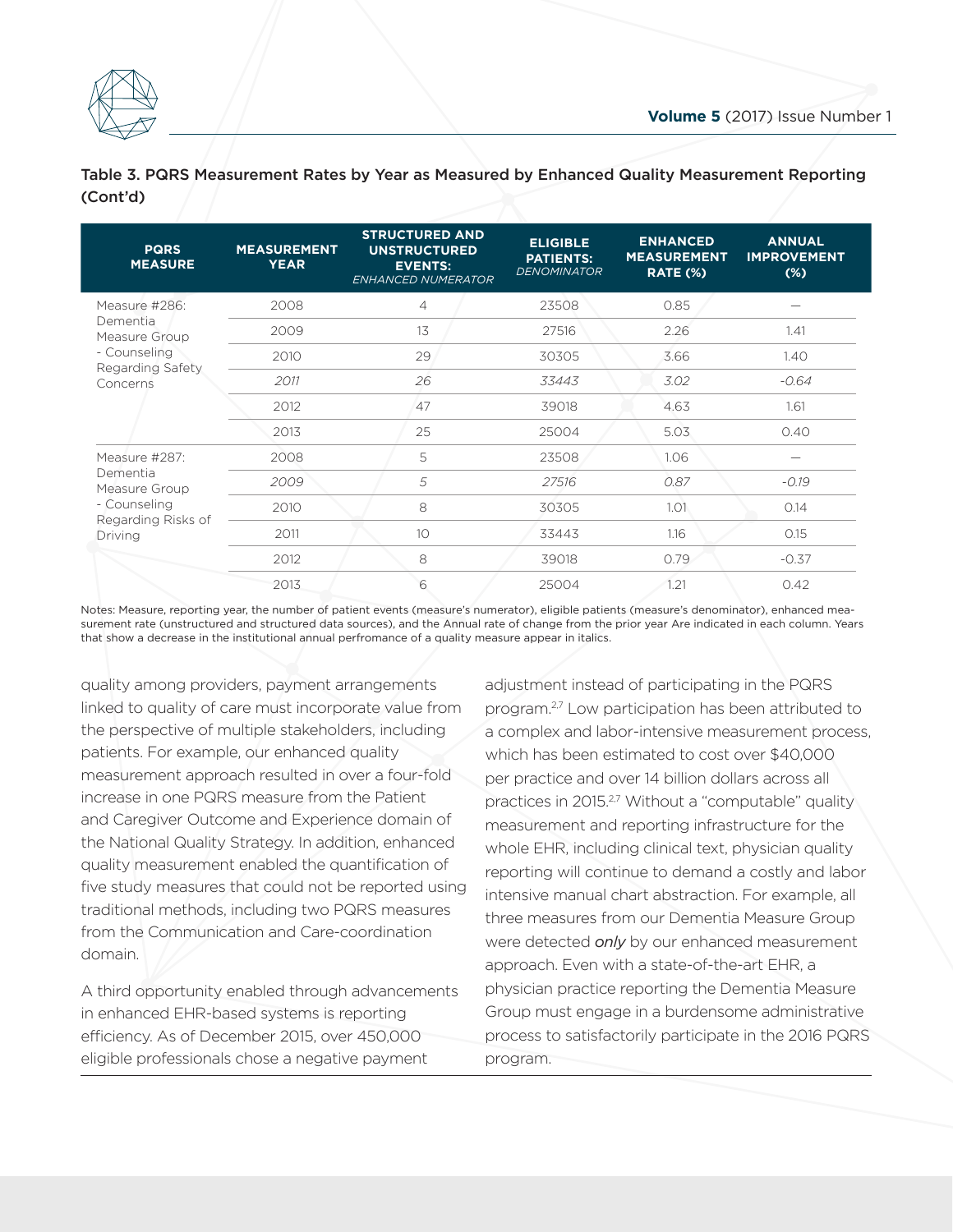It is important to note that our study has several limitations. Not all measures were equally amenable to our enhanced measurement method. Specifically, we do not report measurement rates for the three PCPI measures from the Stroke and Rehabilitation group, shown in Figure 1. Based on both traditional and enhanced measurement methods, the dysphagia measure, which is a retired PQRS measures, resulted in zero patients in the numerator and was omitted from our results. For the two Potentially Preventable Harmful Event measures from this group, our enhanced measurement method detected positive conditions of UTI or Stage 3 or greater decubitus, but could not rule out the absence of the conditions on hospital admission and the precision was 10 percent and 14 percent, respectively. Since such low performance is unlikely to reflect meaningful results, and the measure has not been adopted by the PQRS, we also omitted these measures from our results.

The lack of a gold standard corpus to evaluate our clinical text analysis methods is also a limitation of our study. We demonstrate the benefit of enhanced quality reporting by comparing traditional and enhanced EHR-based measurement approaches, and showing substantial increases in the total number of additional events detected from unstructured sources, with good precision. However, the recall (or sensitivity) of our system is unknown. Similar to open domain information extraction tasks, the size and complexity of our corpus makes it infeasible to manually annotate a sample of clinical notes that is large enough to provide a meaningful and unbiased estimate of system recall. A community resource of this type would be invaluable for developing and evaluating enhanced EHR-based measurement and quality reporting systems. Finally, a multi-site evaluation is needed to establish the generalizability of our methods.

# **Conclusions**

For ten physician quality measures, we compared traditional reporting methods that considered only structured EHR data (e.g., diagnosis and procedural codes) with an enhanced EHR-based approach that included clinical text analysis. Based on our analysis of six years of EHR data from patients who visited Stanford Health Care, we found a total of 13,914 additional patients encounters relevant to the Numerator Component of measures adopted by Medicare's Physician Quality Reporting System and identified relevant clinical events with good precision (88 percent; 95 percent CI: 83-93 percent). The additional patient encounters that we detected from clinical text encompassed four National Quality Strategy domains including Communication and Care-Coordination, Patient Safety, Effective Clinical Care, and Person and Caregiver Experience and Outcomes in our assessment. In addition, for five PQRS measures that could not be detected using traditional methods, our enhanced approach made event detection feasible for quality measurement and reporting. Our study suggests that enhanced EHR-based methods have the potential to improve value-based payment arrangements by increasing the detection of clinical events related to physician performance and quality with good precision, by supporting automated reporting from unstructured EHR data across domains that are relevant to multiple stakeholders, including patients, and by expediting the costly and labor-intensive manual chart review process that is now associated with participating in programs such as the PQRS.

# **References**

- 1. *HHS reaches goal of tying 30 percent of Medicare payments to quality ahead of schedule*, in *A major milestone in the effort to improve quality and pay providers for what works*. 2016: HHS.gov.
- 2. Casalino, L.P., et al., *US Physician Practices Spend More Than \$15.4 Billion Annually To Report Quality Measures*. Health Affairs, 2016. **35**(3): p. 401-406.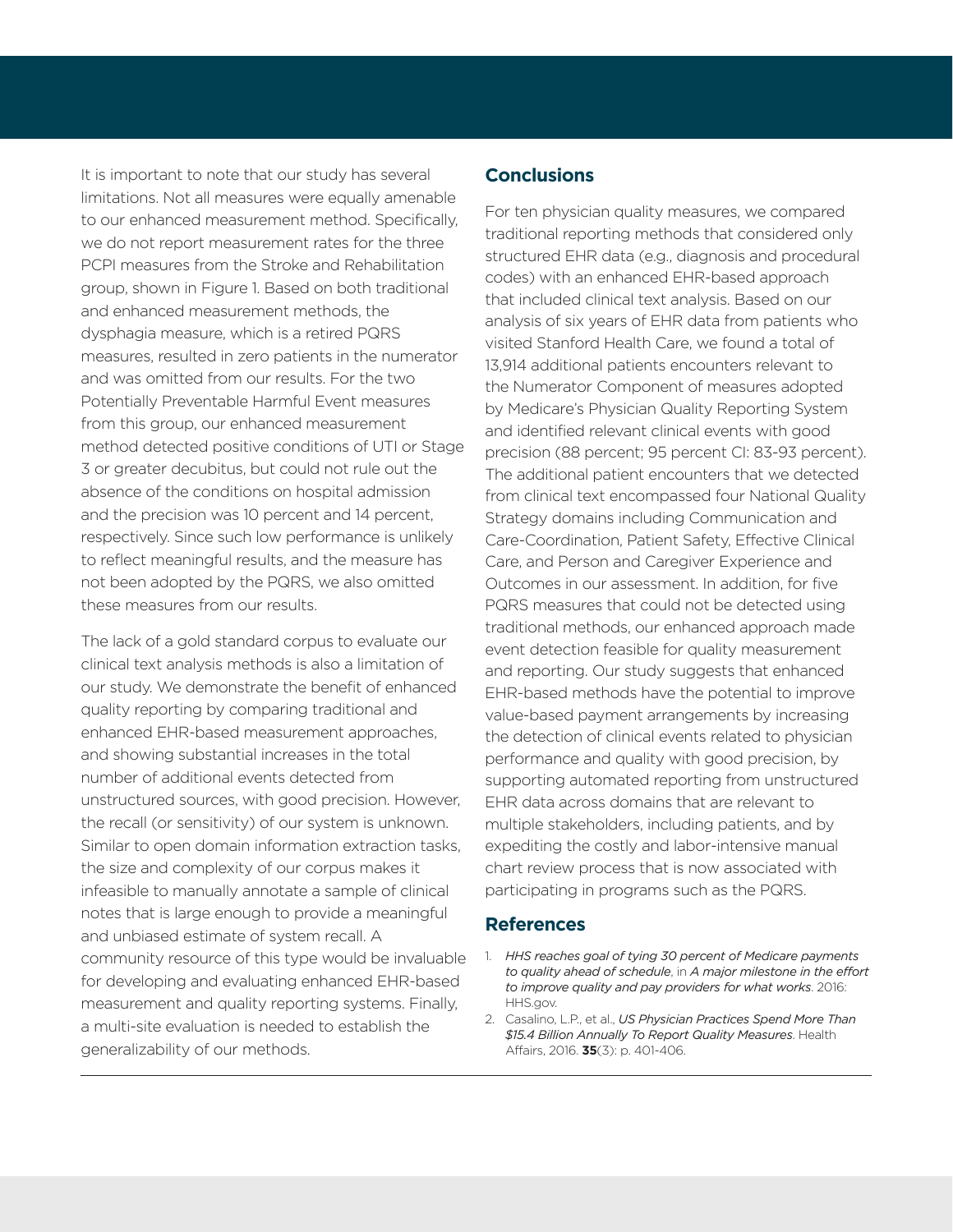

- JAMA, 2014. **312**(24): p. 2615-6. **3.** Fiscella, K., H.R. Burn<br> **and sociodemograp**<br> **10044.2014.712**644 3. Fiscella, K., H.R. Burstin, and D.R. Nerenz, *Quality measures and sociodemographic risk factors: to adjust or not to adjust*.
- 4. Lynn, J., A. McKethan, and A.K. Jha, *Value-Based Payments Require Valuing What Matters to Patients*. Jama, 2015. **314**(14): p. 1445.
	- **ending the Measurement innovation and Improvement**. JAMA<br> **315**(2): p. 129-30.<br>
	6. Panzer, R.J., et al., *Increasing demands for quality*<br> **measurement** JAMA 2013 **310**(18): p. 1971-80 5. McGlynn, E.A. and E.A. Kerr, *Creating Safe Harbors for Quality Measurement Innovation and Improvement*. JAMA, 2016. **315**(2): p. 129-30.
	- Generating Evidence & Methods *measurement*. JAMA, 2013. **310**(18): p. 1971-80.
	- 7. Sorrel, A.L., *PQRS Mess*. Tex Med, 2016. **112**(3): p. 59-62.
	- 8. Himmelstein, D.U. and S. Woolhandler, *Physician payment incentives to improve care quality*. JAMA, 2014. **311**(3): p. 304.
	- 9. Zrelak, P.A., et al., *How Accurate is the AHRQ Patient Safety Indicator for Hospital-Acquired Pressure Ulcer in a National Sample of Records?* Journal for Healthcare Quality, 2013: p. n/a-n/a.
	- 10. Zimlich, R., *The PQRS challenge: Will quality metrics improve care or create more reimbursement red tape?* Med Econ, 2013. **90**(7): p. 18-20, 26-8.
	- 11. Yegian, J.M., et al., *Engaged patients will need comparative physician-level quality data and information about their outof-pocket costs*. Health Aff (Millwood), 2013. **32**(2): p. 328-37.
	- 12. van Walraven, C., C. Bennett, and A.J. Forster, *Administrative database research infrequently used validated diagnostic or procedural codes*. Journal of Clinical Epidemiology, 2011. **64**(10): p. 1054-1059.
	- 13. van Walraven, C. and P. Austin, *Administrative database research has unique characteristics that can risk biased results*. Journal of Clinical Epidemiology, 2012. **65**(2): p. 126-131.
	- 14. Tefera, L., W.G. Lehrman, and P. Conway, *Measurement of the Patient Experience: Clarifying Facts, Myths, and Approaches*. JAMA, 2016.
	- 15. Shanafelt, T.D., et al., *Changes in Burnout and Satisfaction With Work-Life Balance in Physicians and the General US Working Population Between 2011 and 2014*. Mayo Clin Proc, 2015. **90**(12): p. 1600-13.
	- 16. Rosenthal, M.B. and R.A. Dudley, *Pay-for-performance: will the latest payment trend improve care?* JAMA, 2007. **297**(7): p. 740-4.
	- 17. Romano, P.S., et al., *Validity of selected AHRQ patient safety indicators based on VA National Surgical Quality Improvement Program data*. Health Serv Res, 2009. **44**(1): p. 182-204.
	- 18. Manchikanti, L., et al., *Physician Quality Reporting System (PQRS) for Interventional Pain Management Practices: Challenges and Opportunities*. Pain Physician, 2016. **19**(1): p. E15-32.
	- 19. Kern, L.M., et al., *Accuracy of Electronically Reported "Meaningful Use" Clinical Quality Measures*. Annals of Internal Medicine, 2013. **158**(2): p. 77.
	- 20. Horner, R.D., *Risk-adjusted capitation in an era of personalized medicine: a dangerous opportunity to bend the health care cost curve*. Med Care, 2012. **50**(8): p. 633-4.
	- 21. Epstein, R.M., et al., *Measuring patient-centered communication in patient-physician consultations: theoretical and practical issues*. Soc Sci Med, 2005. **61**(7): p. 1516-28.
- 22. Cassel, C.K. and R. Kronick, *Learning From the Past to Measure the Future*. JAMA, 2015. **314**(9): p. 875-6.
- 23. *EHR Based Quality Measurement & Reporting: Critical for Meaningful Use and Health Care Improvement*. 2010, American College of Physicians.
- 24. Chapman, W.W., *Closing the gap between NLP research and clinical practice*. Methods Inf Med, 2010. **49**(4): p. 317-9.
- 25. Christianson, J., et al., *What influences the awareness of physician quality information? Implications for Medicare*. Medicare Medicaid Res Rev, 2014. **4**(2).
- 26. Safran, D.G., et al., *Linking primary care performance to outcomes of care*. J Fam Pract, 1998. **47**(3): p. 213-20.
- 27. Schultz, E.M., et al., *A systematic review of the care coordination measurement landscape*. BMC Health Serv Res, 2013. **13:** p. 119.
- 28. Tang, P.C., et al., *Comparison of methodologies for calculating quality measures based on administrative data versus clinical data from an electronic health record system: implications for performance measures*. J Am Med Inform Assoc, 2007. **14**(1): p. 10-5.
- 29. Iezzoni, L., *Assessing quality using administrative data*. Annals of internal medicine, 1997.
- 30.Congress, t., *Public Law No: 109-432*, in *H.R.6111 Tax Relief and Health Care Act of 2006*, t.C. (2005-2006), Editor. 2006, U.S. Government Printing Office.
- 31. Koltov, M.K. and N.S. Damle, *Health policy basics: physician quality reporting system*. Ann Intern Med, 2014. **161**(5): p. 365-7.
- 32. Capurro, D., et al., *Availability of Structured and Unstructured Clinical Data for Comparative Effectiveness Research and Quality Improvement: A Multi-Site Assessment*. eGEMs (Generating Evidence & Methods to improve patient outcomes), 2014. **2**(1).
- 33. Yetisgen, M., P. Klassen, and P. Tarczy-Hornoch, *Automating Data Abstraction in a Quality Improvement Platform for Surgical and Interventional Procedures*. eGEMs (Generating Evidence & Methods to improve patient outcomes), 2014. **2**(1).
- 34. Murff, H.J., et al., *Automated identification of postoperative complications within an electronic medical record using natural language processing*. JAMA, 2011. **306**(8): p. 848-55.
- 35. Matheny, M.E., et al., *Detection of blood culture bacterial contamination using natural language processing*. AMIA Annu Symp Proc, 2009. **2009**: p. 411-5.
- 36. FitzHenry, F., et al., *Exploring the frontier of electronic health record surveillance: the case of postoperative complications*. Med Care, 2013. **51**(6): p. 509-16.
- 37. Tamang, S., *CLEVER (CL-inical EV-Ent R-ecognizer)*. 2016, GitHub repository: https://github.com/stamang/CLEVER.
- 38. Tomas Mikolov, I.S., Kai Chen, Greg Corrado, Jeffery Dean, *Distributed Representations of Words and Phrases and their Compositionality*, in *Neural Information Processing Systems*. 2013.
- 39. Meystre, S.M., et al., *Extracting information from textual documents in the electronic health record: a review of recent research*. Yearb Med Inform, 2008: p. 128-44.
- 40.Lowe, H.J., et al., *STRIDE--An integrated standards-based translational research informatics platform*. AMIA Annu Symp Proc, 2009. **2009**: p. 391-5.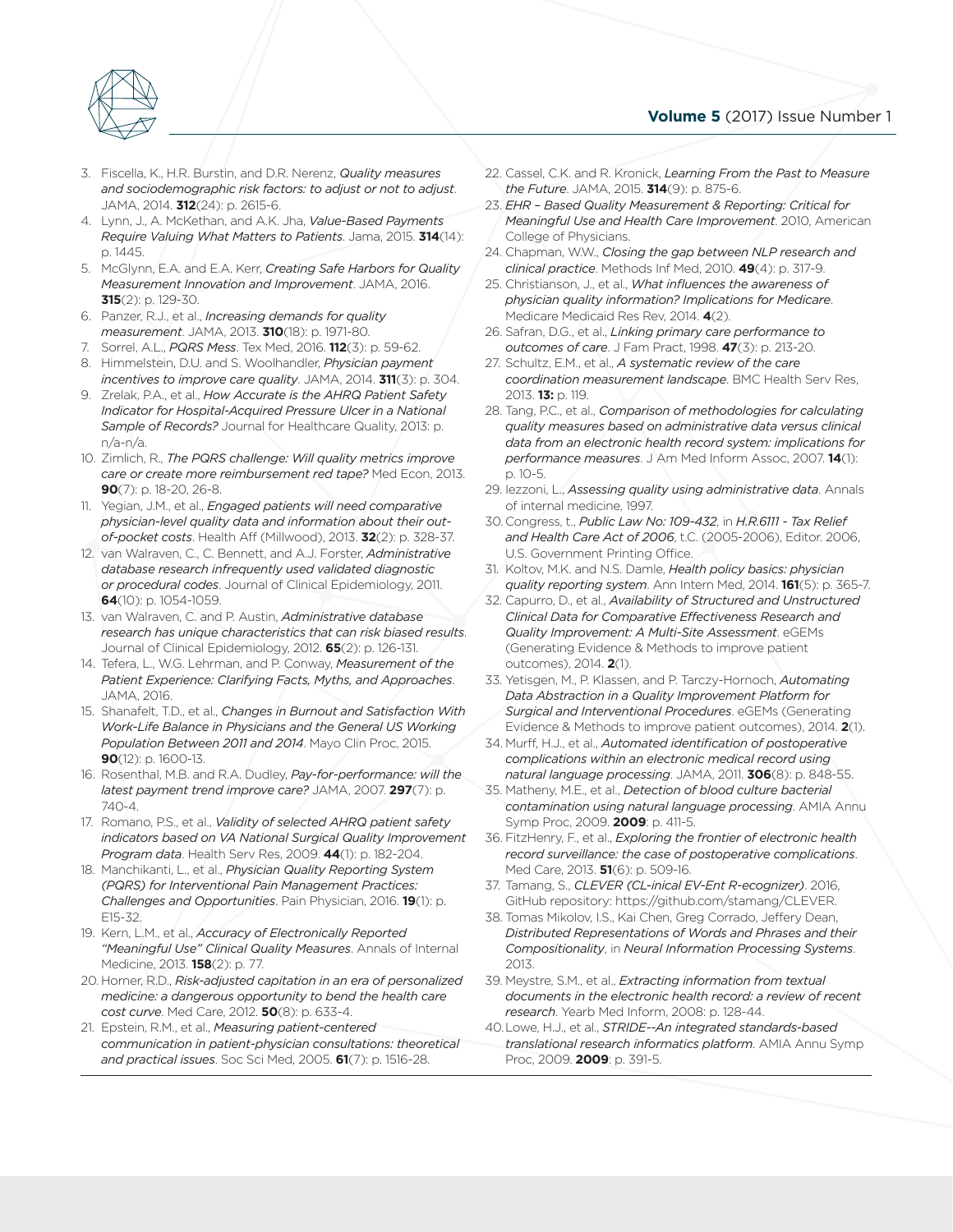- 41. Services, C.f.M.M. *Measure Codes*. [cited 2017; Available from: https://www.cms.gov/Medicare/Quality-Initiatives-Patient-Assessment-Instruments/PQRS/MeasuresCodes.html.
- 42. Centers for Medicare & Medicaid Services, *HHS-Operated Risk Adjustment Methodology Meeting*, in *Discussion Paper*. 2016, Centers for Medicare & Medicaid Services, Center for Consumer Information & Insurance Oversight.
- 43. FANGHUAI HU, Z.S.A.T.R., *Self-Supervised Synonym Extraction from the Web*. JOURNAL OF INFORMATION SCIENCE AND ENGINEERING, 2015. **31**: p. 1133-1148.
- 44.Wilson Wong, W.L., Mohammed Bennamoun, *Ontology learning from text: A look back and into the future*. ACM Computing Surveys (CSUR) 2012. **44**(4).
- 45. Michele Banko, M.J.C., Stephen Soderland, Matt Broadhead and Oren Etzioni, *Open Information Extraction from the Web*. Communications of the ACM, 2008. **51**(12).
- 46.Chapman, B.E., et al., *Document-level classification of CT pulmonary angiography reports based on an extension of the ConText algorithm*. J Biomed Inform, 2011. **44**(5): p. 728-37.
- 47. Harkema, H., et al., *ConText: an algorithm for determining negation, experiencer, and temporal status from clinical reports*. J Biomed Inform, 2009. **42**(5): p. 839-51.
- 48. Jonnalagadda, S., et al., *Enhancing clinical concept extraction with distributional semantics*. Journal of Biomedical Informatics, 2012. **45**(1): p. 129-140.
- 49. Hersh WR, P.S., Donohoe L, *Assessing thesaurus-based query expansion using the UMLS Metathesaurus*. Proceedings of the 2000 Annual AMIA Fall Symposium, 2000. **344-348**.
- 50.Gupta, S., et al., *Induced lexico-syntactic patterns improve information extraction from online medical forums*. J Am Med Inform Assoc, 2014. **21**(5): p. 902-9.
- 51. Demner-Fushman, D., et al., *UMLS content views appropriate for NLP processing of the biomedical literature vs. clinical text*. J Biomed Inform, 2010. **43**(4): p. 587-94.
- 52. Meng, F. and C. Morioka, *Automating the generation of lexical patterns for processing free text in clinical documents*. J Am Med Inform Assoc, 2015. **22**(5): p. 980-6.
- 53. Jeffrey Pennington, R.S., Christopher D. Manning, *GloVe: Global Vectors forWord Representation*. Conference on Empirical Methods in Natural Language Processing, 2014.
- 54. Huang, Y., et al., *Improved identification of noun phrases in clinical radiology reports using a high-performance statistical natural language parser augmented with the UMLS specialist lexicon*. J Am Med Inform Assoc, 2005. **12**(3): p. 275-85.
- 55. Yang Xiang, Y.Z., Xiaolong Wang, Yang Qin, and Wenying Han, *Bias Modeling for Distantly Supervised Relation Extraction*. Mathematical Problems in Engineering, 2015. **2015**.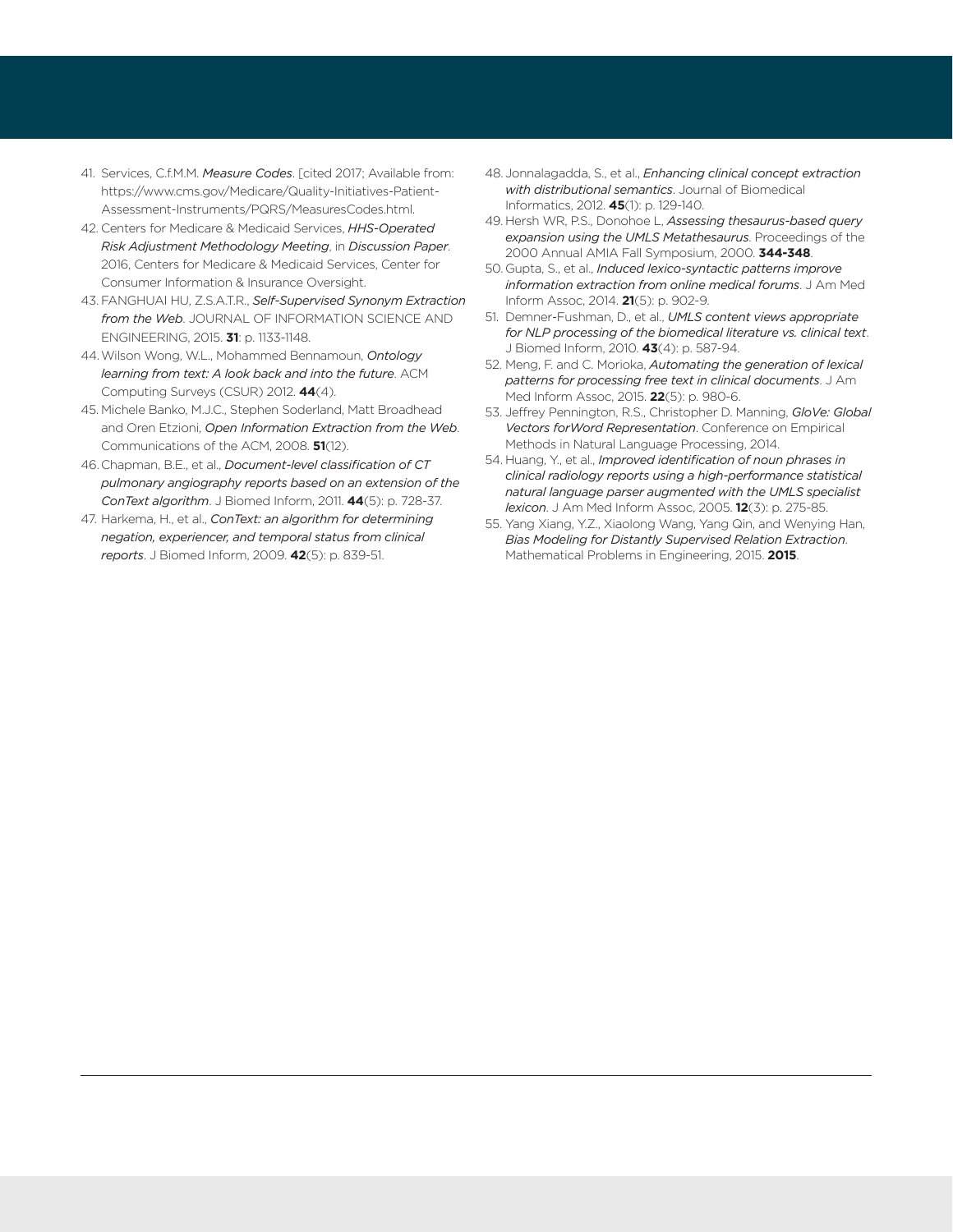

# Appendix **Appendix**

Table A1 Physici: Table A1. Physician Quality Measures Developed by the AMA-Convened Physician Consortium for Performance Improvement (PCPI)

| <b>NUMBER AND</b><br><b>TITLE</b>                                                                                             | <b>MEASURE DESCRIPTION</b>                                                                                                                                                                                                                                                                                                                                                | <b>NUMERATOR</b><br><b>STATEMENT</b>                                                                                                                                                                                                                                                                                            | <b>DENOMINATOR</b><br><b>STATEMENT</b>                                                                                                                                                                  |
|-------------------------------------------------------------------------------------------------------------------------------|---------------------------------------------------------------------------------------------------------------------------------------------------------------------------------------------------------------------------------------------------------------------------------------------------------------------------------------------------------------------------|---------------------------------------------------------------------------------------------------------------------------------------------------------------------------------------------------------------------------------------------------------------------------------------------------------------------------------|---------------------------------------------------------------------------------------------------------------------------------------------------------------------------------------------------------|
| Measure #47 (NQF<br>0326): Advanced<br>Care Plan                                                                              | Percentage of patients aged 65<br>years and older who have an<br>advance care plan or surrogate<br>decision maker documented<br>in the medical record or<br>documentation in the medical<br>record that an advance care<br>plan was discussed but the<br>patient did not wish or was<br>not able to name a surrogate<br>decision maker or provide an<br>advance care plan | Patients who have an<br>advance care plan or<br>surrogate decision maker<br>documented in the medical<br>record or documentation<br>in the medical record that<br>an advance care plan was<br>discussed but patient<br>did not wish or was not<br>able to name a surrogate<br>decision maker or provide<br>an advance care plan | All patients aged 65 years<br>and older                                                                                                                                                                 |
| Measure<br>#48: Urinary<br>Incontinence<br>Assessment                                                                         | Percentage of female patients<br>aged 65 years and older<br>who were assessed for the<br>presence or absence of urinary<br>incontinence within 12 months                                                                                                                                                                                                                  | Patients who were<br>assessed for the presence<br>or absence of urinary<br>incontinence within 12<br>months                                                                                                                                                                                                                     | Percentage of female<br>patients aged 65 years and<br>older with a diagnosis of<br>urinary incontinence with a<br>documented plan of care for<br>urinary incontinence at least<br>once within 12 months |
| Measure<br>#49: Urinary<br>Incontinence<br>Characterization                                                                   | Percentage of female patients<br>aged 65 years and older<br>with a diagnosis of urinary<br>incontinence whose urinary<br>incontinence was characterized<br>at least once within 12 months                                                                                                                                                                                 | Percentage of female<br>patients aged 65 years and<br>older with a diagnosis of<br>urinary incontinence whose<br>urinary incontinence was<br>characterized at least once<br>within 12 months                                                                                                                                    | Percentage of female<br>patients aged 65 years and<br>older with a diagnosis of<br>urinary incontinence with a<br>documented plan of care for<br>urinary incontinence at least<br>once within 12 months |
| Measure #191 (NQF<br>0565): 20/40 or<br><b>Better Visual Acuity</b><br>within 90 Days<br><b>Following Cataract</b><br>Surgery | Percentage of patients aged<br>18 years and older with a<br>diagnosis of uncomplicated<br>cataract who had cataract<br>surgery and no significant<br>ocular conditions impacting<br>the visual outcome of surgery<br>and had best-corrected visual<br>acuity of 20/40 or better<br>(distance or near) achieved<br>within 90 days following the<br>cataract surgery        | Patients who had best-<br>corrected visual acuity of<br>20/40 or better (distance<br>or near) achieved within<br>90 days following cataract<br>surgery                                                                                                                                                                          | Clinicians who indicate<br>modifier 55, postoperative<br>management only OR<br>modifier 56, preoperative<br>management only, will not<br>qualify for this measure.                                      |
| Measure #280:<br>Staging of<br>Dementia                                                                                       | Percentage of patients,<br>regardless of age, with a<br>diagnosis of dementia whose<br>severity of dementia was<br>classified as mild, moderate or<br>severe at least once within a 12<br>month period                                                                                                                                                                    | Patients whose severity of<br>dementia was classified* as<br>mild, moderate or severe**<br>at least once within a 12<br>month period                                                                                                                                                                                            | Patient sample criteria for<br>the Dementia Measures<br>Group are all patients<br>regardless of age, with<br>a specific diagnosis of<br>dementia accompanied by a<br>specific patient encounter:        |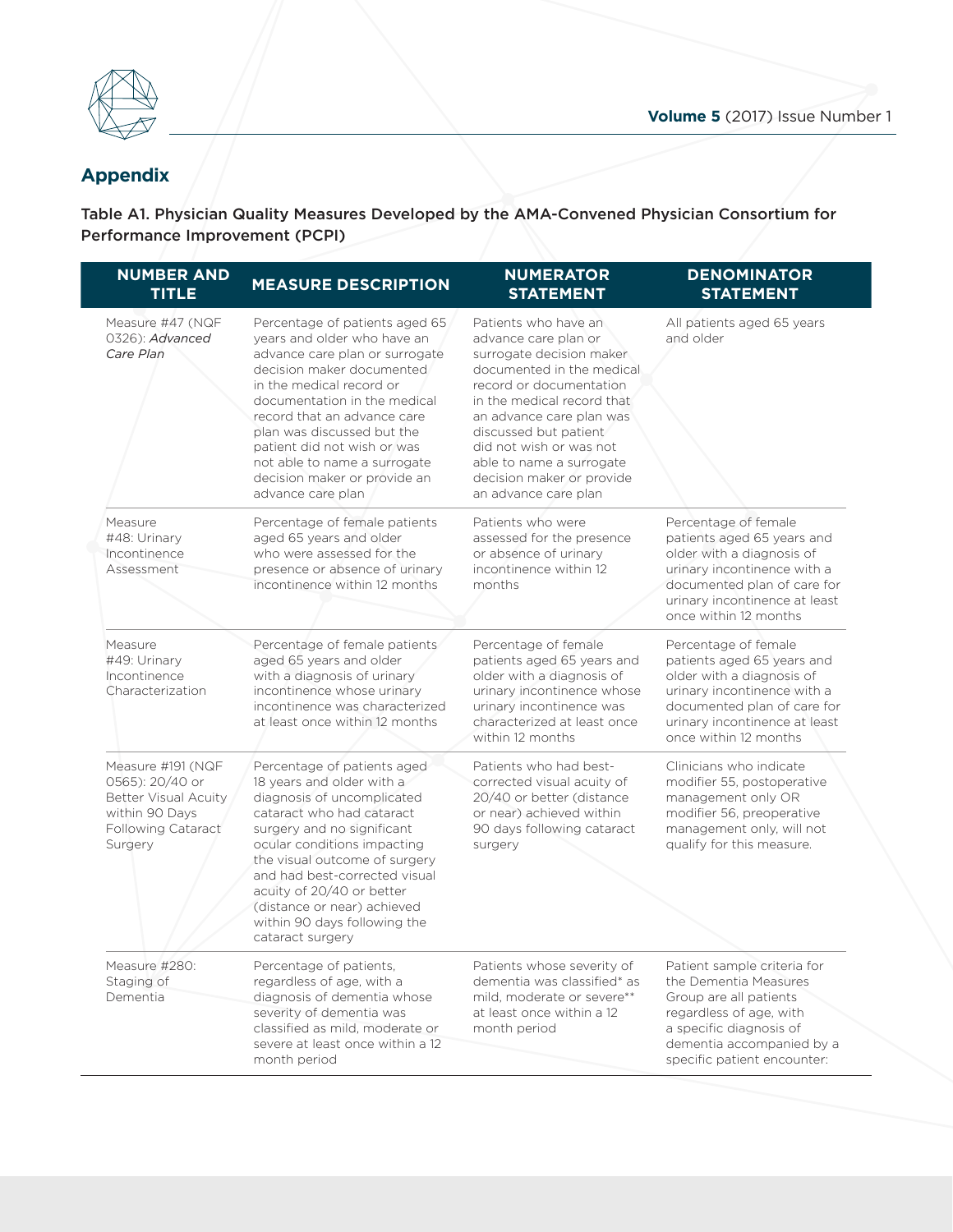Table A1. Physician Quality Measures Developed by the AMA-Convened Physician Consortium for Performance Improvement (PCPI) (Cont'd)

| <b>NUMBER AND</b><br><b>TITLE</b>                                                                  | <b>MEASURE DESCRIPTION</b>                                                                                                                                                                                                                                                                                                                                                                  | <b>NUMERATOR</b><br><b>STATEMENT</b>                                                                                                                                                                            | <b>DENOMINATOR</b><br><b>STATEMENT</b>                                                                                                                                                           |
|----------------------------------------------------------------------------------------------------|---------------------------------------------------------------------------------------------------------------------------------------------------------------------------------------------------------------------------------------------------------------------------------------------------------------------------------------------------------------------------------------------|-----------------------------------------------------------------------------------------------------------------------------------------------------------------------------------------------------------------|--------------------------------------------------------------------------------------------------------------------------------------------------------------------------------------------------|
| Measure #286:<br>Counseling<br>Regarding Safety<br>Concern                                         | Percentage of patients,<br>Patients or their<br>regardless of age, with a<br>caregiver(s) who were<br>diagnosis of dementia or<br>counseled or referred<br>their caregiver(s) who were<br>for counseling regarding<br>counseled or referred for<br>safety concerns within a 12<br>counseling regarding safety<br>month period<br>concerns within a 12 month<br>period                       |                                                                                                                                                                                                                 | Patient sample criteria for<br>the Dementia Measures<br>Group are all patients<br>regardless of age, with<br>a specific diagnosis of<br>dementia accompanied by a<br>specific patient encounter: |
| Measure #287:<br>Counseling<br>Regarding Risks of<br>Driving                                       | Percentage of patients,<br>regardless of age, with a<br>diagnosis of dementia or<br>their caregiver(s) who were<br>counseled regarding the risks<br>of driving and the alternatives<br>to driving at least once within a<br>12 month period                                                                                                                                                 | Patients or their<br>caregiver(s) who were<br>counseled regarding the<br>risks of driving and the<br>alternatives to driving<br>at least once within a 12<br>month period                                       | Patient sample criteria for<br>the Dementia Measures<br>Group are all patients<br>regardless of age, with<br>a specific diagnosis of<br>dementia accompanied by a<br>specific patient encounter: |
| Retired Measure<br>(Jan 1, 2015):<br>Screening for<br>Dysphagia                                    | Percentage of patients aged<br>18 years and older with a<br>diagnosis of ischemic stroke<br>or intracranial hemorrhage<br>who receive any food, fluids or<br>medication by mouth (PO) for<br>whom a dysphagia screening<br>was performed prior to PO<br>intake in accordance with<br>a dysphagia screening tool<br>approved by the institution in<br>which the patient is receiving<br>care | Patients for whom a<br>dysphagia screening was<br>perform ed prior to PO<br>intake in accordance with<br>a dysphagia screening tool<br>approved by the institution<br>in which the patient is<br>receiving care | All patients aged 18 years<br>and older with the diagnosis<br>of ischemic stroke or<br>intracranial hemorrhage who<br>receive any food, fluids or<br>medication by mouth                         |
| Proposed Measure:<br>Potentially<br>Avoidable Harmful<br>Events - Urinary<br>Tract Infection       | Percentage of patients aged<br>18 years and older with a<br>diagnosis of ischemic stroke<br>who were hospitalized for<br>seven days or greater, who<br>acquired a Urinary Tract<br>Infection                                                                                                                                                                                                | Patients who acquired a<br>Urinary Tract Infection                                                                                                                                                              | All patients aged 18 years<br>and older with a diagnosis of<br>ischemic stroke, who were<br>hospitalized for seven days<br>or greater                                                            |
| Proposed Measure:<br>Potentially<br>Avoidable Harmful<br>Events - Stage III or<br>Greater Decubiti | Percentage of patients aged<br>18 years and older with a<br>diagnosis of ischemic stroke<br>who were hospitalized for<br>seven days or greater, who<br>developed Stage III or Greater<br>Decubiti                                                                                                                                                                                           | Patients who developed<br>Stage III or Greater<br>Decubiti                                                                                                                                                      | All patients aged 18 years<br>and older with a diagnosis of<br>ischemic stroke, who were<br>hospitalized for seven days<br>or greater                                                            |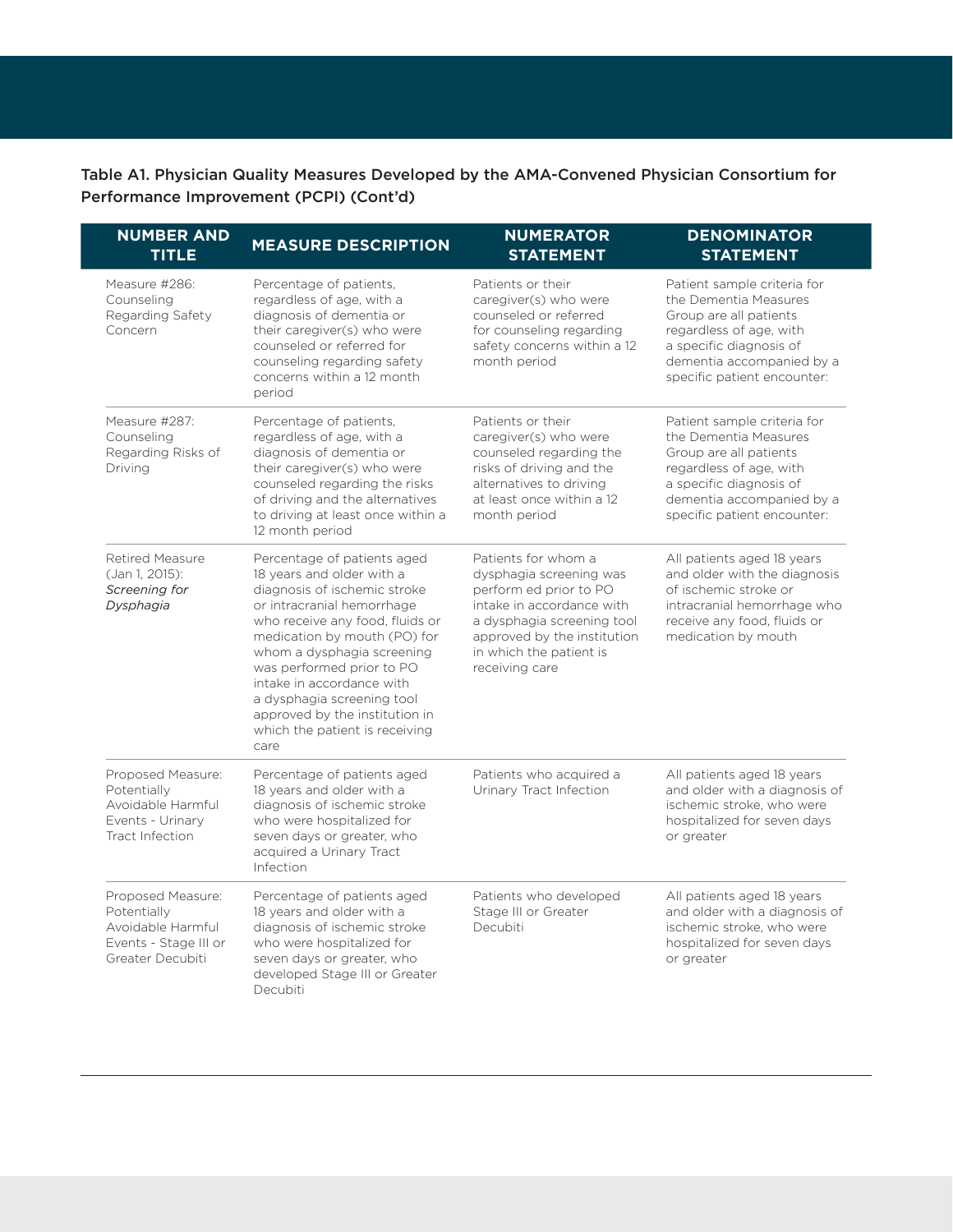

# **CLEVER** System D CLEVER System Description

#### Step 1: Terminology Construction

which groups similar terms together and is used for annotating clinical text with high-level information. storage, retrieval and quality measurement event detection. All terms (i.e., character strings that represent<br>words, phrases or symbols) in CLEVER's terminology have a sematic mapping to only one term "class",<br>which groups CLEVER combines a *base terminology* and a task-specific *custom terminology* to pre-process the underlying text and populate an event annotation schema that summarizes important information for words, phrases or symbols) in CLEVER's terminology have a sematic mapping to only one term "class",

CLEVER's *base terminology* is designed to detect broadly applicable clinical contexts. Each context type is represented as term class. For example, term classes that are associated with context that modify the interpretation of disease condition mentioned in clinical text include negation (e.g., "no evidence of [condition]"), risk (e.g., "risks include [condition]"), screening (e.g., "tested for [condition]"), uncertainty (e.g., "ddx may include [condition]"), temporality (e.g., "past history of [condition]") and familial terms (e.g., "mother passes from [condition]"). Term classes are also used to represent symbols for boundary detection (e.g., "." or ":") polarity (e.g., "+" or "-") and other functional symbols such as the "/" in "no e/o" (short-hand for "no evidence of"). Many of the contexts in the base terminology have been described in prior studies and we include negation and familial terms from the ConText and NegEx systems in CLEVER's base classes.<sup>39,46,47</sup>

Although the base terminology is used with all types of extractors, CLEVER's *custom terminology* is taskspecific. Term classes in the custom terminology are called "target" classes, and represent the key clinical concepts relevant to a custom extractor. An example of the target classes, the 2015 and 2016 PQRS study measures for which they are applicable, their class tag and example target terms are shown in A2.

Term expansion methods are popular statistical techniques that have been applied to address some of the methodological challenges associated with constructing comprehensive terminologies for clinical text analysis.48-50 Based on their co-occurrence with known terms of interest, term expansion methods can be used to detect similar terms without using hand-written rules or labeled sentences.

Biomedical ontologies have been widely applied for clinical information extraction tasks, and provide the backbone for a number of clinical concept recognition systems such as MetaMap, YTEX and the NBCO Annotator; however, unlike biomedical text, which is defined as the kind of unstructured free-text that appears in books, articles, scientific publications and poster, clinical text is written by clinicians in the healthcare setting.<sup>51</sup> For quality measurement event detection, the first challenge posed by adapting biomedical NLP resources to the clinical setting relates to the completeness of terms for tagging a clinical concept.50,52 A second challenge is presented by the absence of important healthcare concepts from biomedical language resources such as "20/40 or greater vision" for PQRS Measure #191 or "durable power of attorney" for PQRS Measure #47.

Our approach to tailoring our custom terminology for clinical text was to use a *clinical term embedding model* to bootstrap a more complete terminology for quality measurement event detection by learning relevant clinical synonyms from a set of biomedical terms.<sup>38,53</sup> Using over 21 million notes for 1.2 million SHC patients, we identified candidate terms by generating all sequences of up to four contiguous tokens in the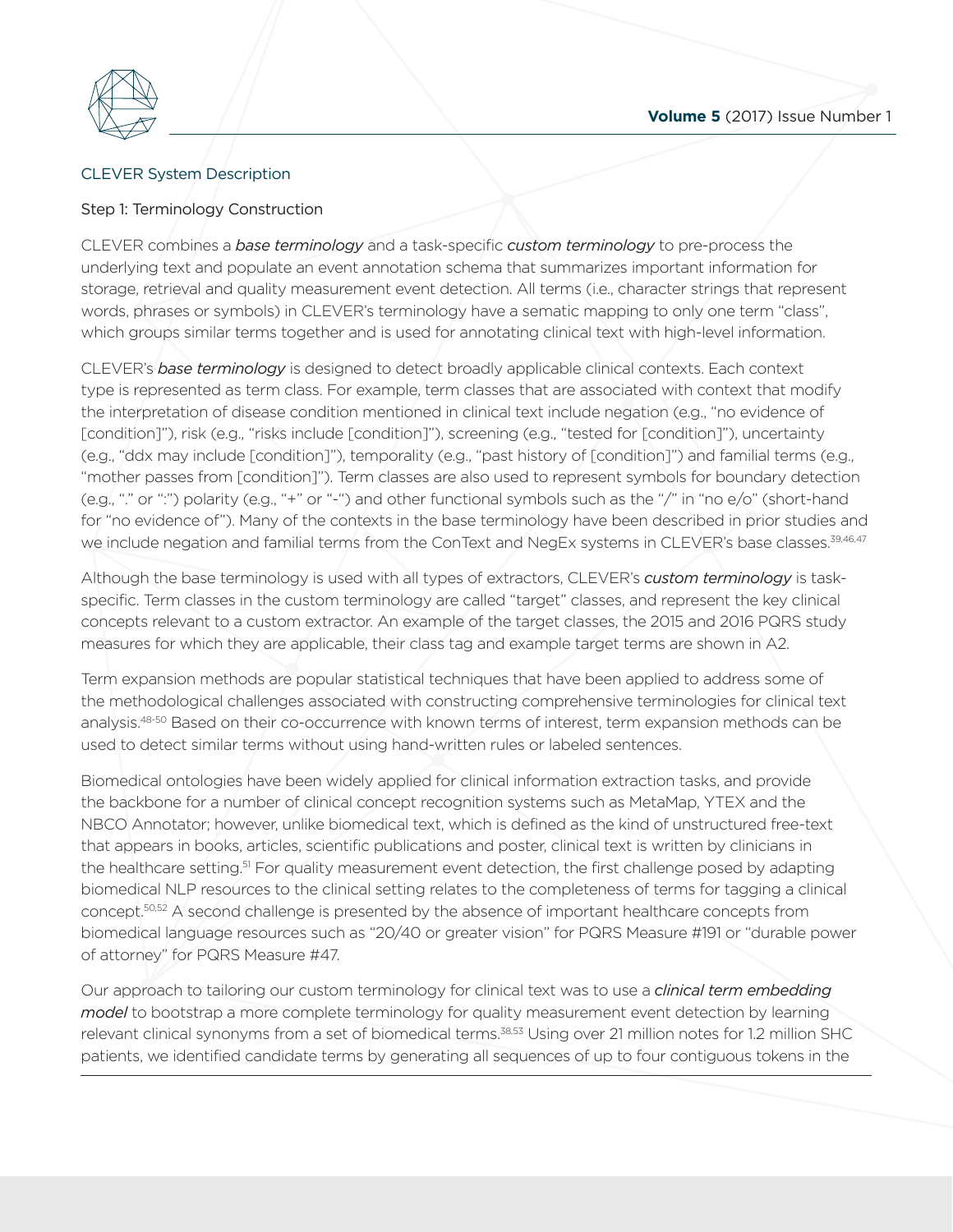#### Table A2. Example of Target Classes in our Custom Terminology for PQRS Study Measures

| <b>CLASS</b><br><b>TAG</b> | <b>CLASS</b><br><b>DESCRIPTION</b>        | <b>PQRS 2015 AND 2016</b><br><b>PROGRAM MEASURES</b>                                                                        | <b>EXAMPLE</b><br><b>TARGET TERMS</b>                                                    |
|----------------------------|-------------------------------------------|-----------------------------------------------------------------------------------------------------------------------------|------------------------------------------------------------------------------------------|
| <b>ADVCP</b>               | Advanced Care<br>Plan                     | #47: Advanced Care Plan                                                                                                     | dpoa hc, polst completed,<br>surrogate decision maker,<br>wants aggressive intervention  |
| <b>DISC</b>                | Consultation /<br>Discussion              | #47: Advanced Care Plan.<br>#286: Counseling Regarding<br>Safety Concerns, #287:<br>Counseling Regarding Risk<br>of Driving | counseling regarding,<br>discussed management,<br>consultation with, spent<br>counseling |
| U                          | Urinary<br>Incontinence<br>(non-specific) | #48: Urinary Incontinence<br>Assessment                                                                                     | urinary incontinence, ui, leaks<br>urine, wears adult diapers                            |
| <b>UICHAR</b>              | $\cup$<br>characterization                | #50: Urinary Incontinence<br>Characterization                                                                               | stress, mixed, uui, sui                                                                  |
| <b>EYES</b>                | 20/40 of Better<br>Vision                 | #191: 20/40 or Better Visual<br>Acuity within 90 Days<br>Following Cataract Surgery                                         | 20/20, 20/25, 20/35, 20/40                                                               |
| <b>DSTAGE</b>              | Dementia Stage                            | #280: Staging of Dementia                                                                                                   | mild. moderate, severe                                                                   |
| <b>SAFE</b>                | Safety Concern                            | #286, #286: Counseling<br>Regarding Safety Concerns,                                                                        | safety issues, safety awareness,<br>refrain from operating, safe<br>home environment     |
| <b>DRIVE</b>               | <b>Driving Risks</b>                      | #287: Counseling Regarding<br>Risk of Driving                                                                               | abstain from driving, against<br>driving, refrain form driving,<br>should avoid driving  |

Note: Target terms that were learned using term expansion methods appear in italics.

corpus and trained our clinical term embedding model, using a word2vec skip-gram model with one hidden layer.<sup>38</sup> Then, after identifying the set of target classes for each of our study measures with the help of PCPI measure documentation, we identified concept in the UMLS that were relevant to the detection of each measure and used the SPECIALIST system to create a set of initial "seed" terms.49,51,54 For each seed term, we used our clinical term embedding model to rank and return the top 25 closest (i.e., the most "similar") terms in vector space, or the "nearest neighbors", based on cosine similarity. Examples of terms for each of the target classes used for our 2015-16 PQRS program measures are shown in A2. Terms that were learned using our term expansion techniques appear in italics. Is important to note that all terms, derived from biomedical knowledge-bases or through data-driven term expansion, are manually reviewed to filter spurious or "noisy" terms before they are added to the custom terminology.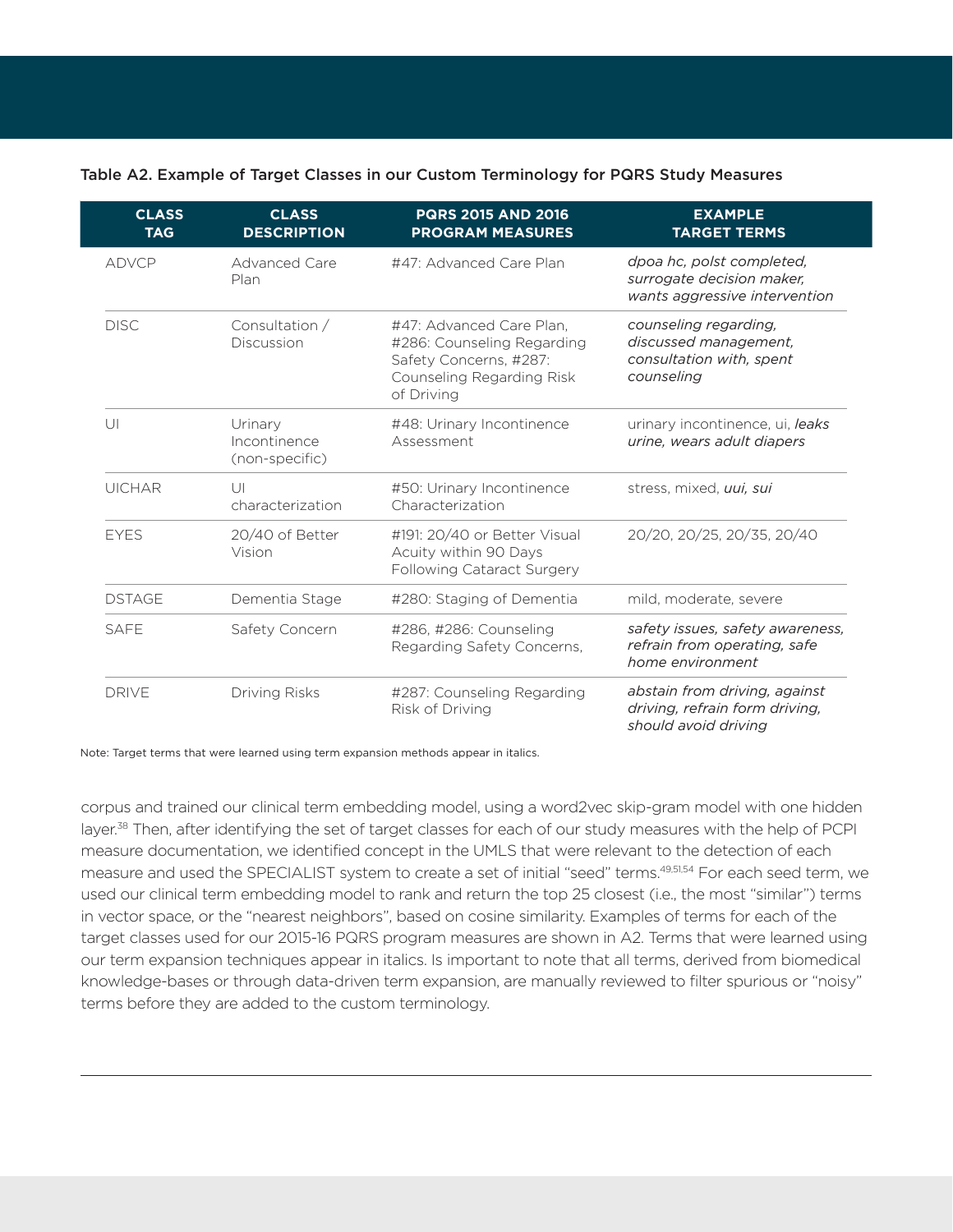

# Step 2: Pre-proces Step 2: Pre-processing

Our *pre-processing step* was used to prepare clinical text for downstream analysis and event extraction. For our experiments, we set the scope of candidate event snippets to 125 character to the right and left of a target mention – i.e., a target term documented in clinical text. The character offset length includes white space and symbols to the right and left of a target term.

for all target mentions detected in clinical text. To enable downstream analysis, our event schema includes structured data, which at minimum is used to define the demographics and combination codes used to space and symbols to t<br>Figure A1 shows an exa<br>for all target mentions *i* Figure A1 shows an example of the *intermediate event schema* that is produced by our pre-processing steps determine a patient's eligibility in the denominator a study measure, and the annotated candidate event information from clinical text. In addition to the snippet, and features for indexing and retrieval, note type, and other and term-level information from text, CLEVER provides summary statistics on the top n-grams that occur before and after target terms, and files with n-gram features for each candidate event ID, and the right and left contexts from the snippet that can be used to add more features from other linguistic processing tasks such as concept extraction.

# Figure A1. Example of Intermediate Event Schema Template and Annotations for Quality Measurment Event Detection

Template: [candidate event ID\*|patient ID|time offset|gender|race|ethnicity|age|note type | target term | term sequence~ | class sequence~ | snippet | ... ]

#### **EXAMPLE 1: PQRS Measure #47, Advance Care Plan (Positive)**

1649714-2|522262|1336|MALE| WHITE|NOT HISPANIC|76|Progress Note, Inpatient | dpoa | DNR DNI Patient - DPOA-wife | ADDIR-PAT-ADVCP-FAM | Patient is DNR DNI Patient's DPOA is his wife XXXX. She understands the situation and possible outcome of death.

**EXAMPLE 2: PQRS Measure #48, Urinary Incontinence Assessment (Negative)** 76664 | 5138 | 1677299-2 | Progress Note, Outpatient | urgency incontinence | no-Denies-urgency incontinence-Denies | NEGEX-NEGEX-UI-NEGEX | MALE | WHITE | NOT HISPANIC | 85 | no abdominal pain Genitourinary: Denies recent frequency urgency incontinence dysuria and hematuria Musculoskeletal: Denies weakness...

.<br>Candidate event identifier is uniaue and assianed by concatenatina note id and the taraet mention number in the note ~ truncated version of the target term's term and class sequence (Up to two before and one class after) is shown.

Note: The annotation template appears at the top and is summaried for clarity. Targets in the examples are bolded and underlined in orange, and base classes are shown in blue.

#### Step 3: Extraction

Next we describe the extraction process, which begins with the creation of a rule-based extractor to label a set of development data. For our experiments, we used no more that 1000 randomly selected candidate events to develop and tune each CLEVER extraction rule, which represented less than 1 percent of the total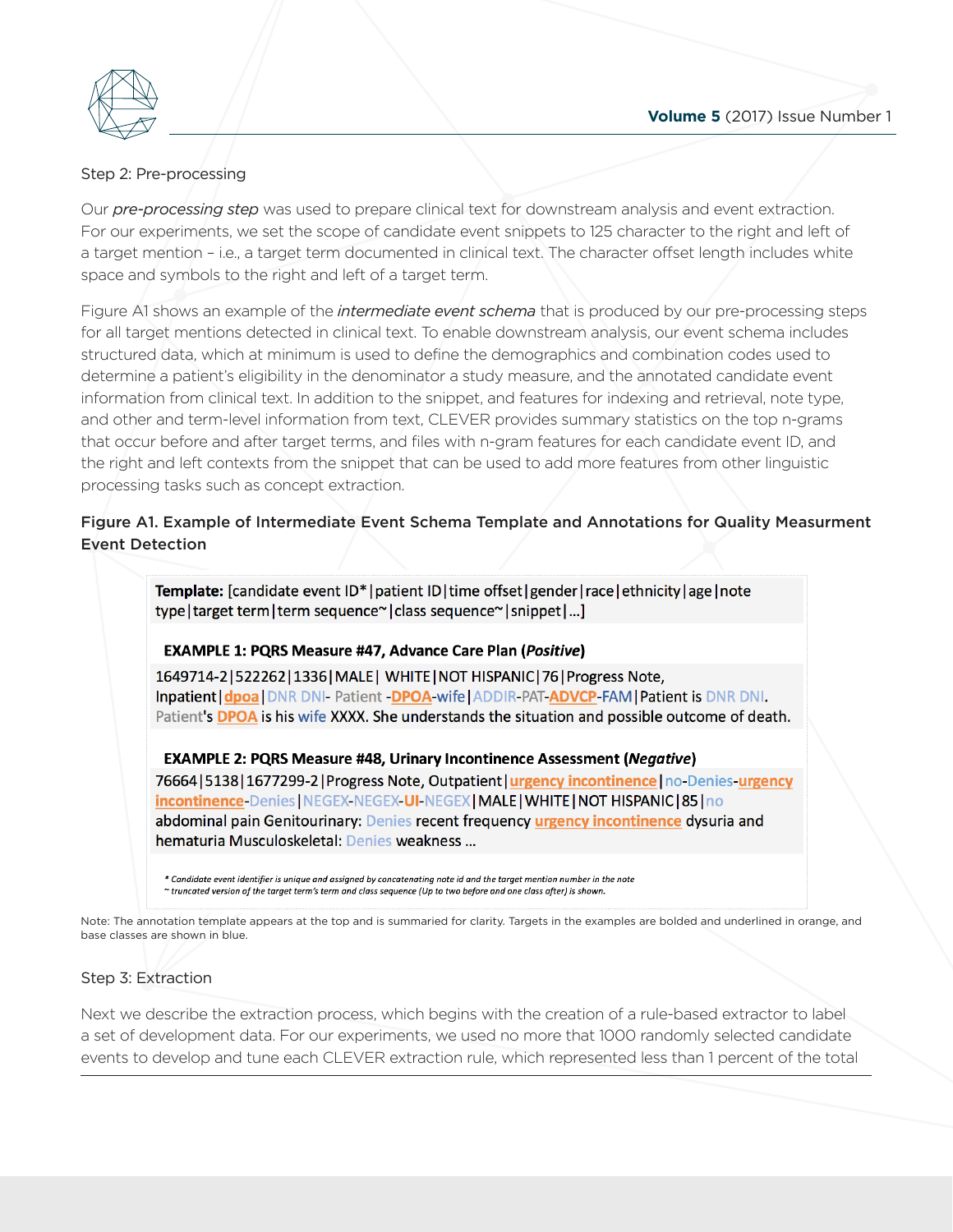data for most measures. After a CLEVER rule has been defined, it can be used to label the entire collection of clinical text; or, similar what is done in distantly supervised information extraction methods, it can be used to automatically generate labeled training data for learning a statistical extractor. In the later case, the class sequence that was for the CLEVER rule should be removed before training in order to reduce bias (i.e., building a statistical extractor that "learns-back" the CLEVER rule).<sup>55</sup>

#### CLEVER Rules

The term and class-level features in the intermediate event schema provide a high-level representation of the underlying text that is intuitive, interpretable, and lends itself to the definition of CLEVER rules. CLEVER rules are intended to use class sequences as input and the main output of the extraction process is a label indicating the *polarity*, or the positive, negative, or neutral status of a clinical event. Unless otherwise specified, rules consider up to two classes before the target mention and up to one class that appears after, referred to as the *truncated class sequence*. For example, using the "#" sign to mark the target class, truncated class sequences that appear in CLEVER's intermediate event schema are shown in Figure 3 and include the "ADDIR\_PAT\_#ADVCP#\_FAM" (advanced directive, patient, advance care plan and family classes) for our positive Advanced Care Plan event and "NEGEX\_NEGEX\_#UI#\_NEGEX" (negation, negation, urinary incontinence and negation classes) for our negative Urinary Incontinence Assessment event.

CLEVER rules have a minimal structure that makes our approach accessible to end users who lack domain and/or linguistic expertise. The two key components of a rule are (1) the inclusion class(es) that must appear in the truncated class sequence and (2) the relevant modifying contexts that are associated with nonpositive target mentions. In general, event inclusion rules use target classes in the custom terminology and event exclusion (non-positive) rules use the base classes. Our simplest CLEVER rule was for our Advanced Care Plan measure. Since an event for the measures numerator can include patients that did not have an advance care plan, the class inclusion rule was defined by the advanced care plan target class "ADVCP" for advance care plan and no modifying contexts were considered. However, a positive event for the measure Urinary Incontinence Assessment, was defined by the inclusion of the urinary incontinence class "UI" *and* the absence of the base classes for negation "NEGEX", risk, "RISK", testing and screening, "SCREEN", familial, "FAM", hypothetical, "HYP" and prevention "PREV" terms (see Figure 3 for a negation example). Building on the prior set of Urinary Incontinence Assessment rules, our extractor for Urinary Incontinence Characterization, defined positive events using the subset of terms in the UI class that are specific, i.e., "sui" for stress urinary incontinence; also, by detecting any events with the UI characterization class, "UICHAR" class, which included terms such as "stress" and "urgency", adjacent to the target "UI" class in the truncated class sequence.

In addition to sequence information for terms, CLEVER implements one rule exception that is applicable to all extractors and based on a nallve boundary detection rule. I.e., an exception to the defined earlier is made when the DOT class (indicating a period) is adjacent to the target class on both sides (e.g, NEGEX\_ DOT\_#TARGET#\_DOT). This suggests that no modifying terms appear in the sentence that entails our target term; therefore, we always label events with this sequence pattern as positive.